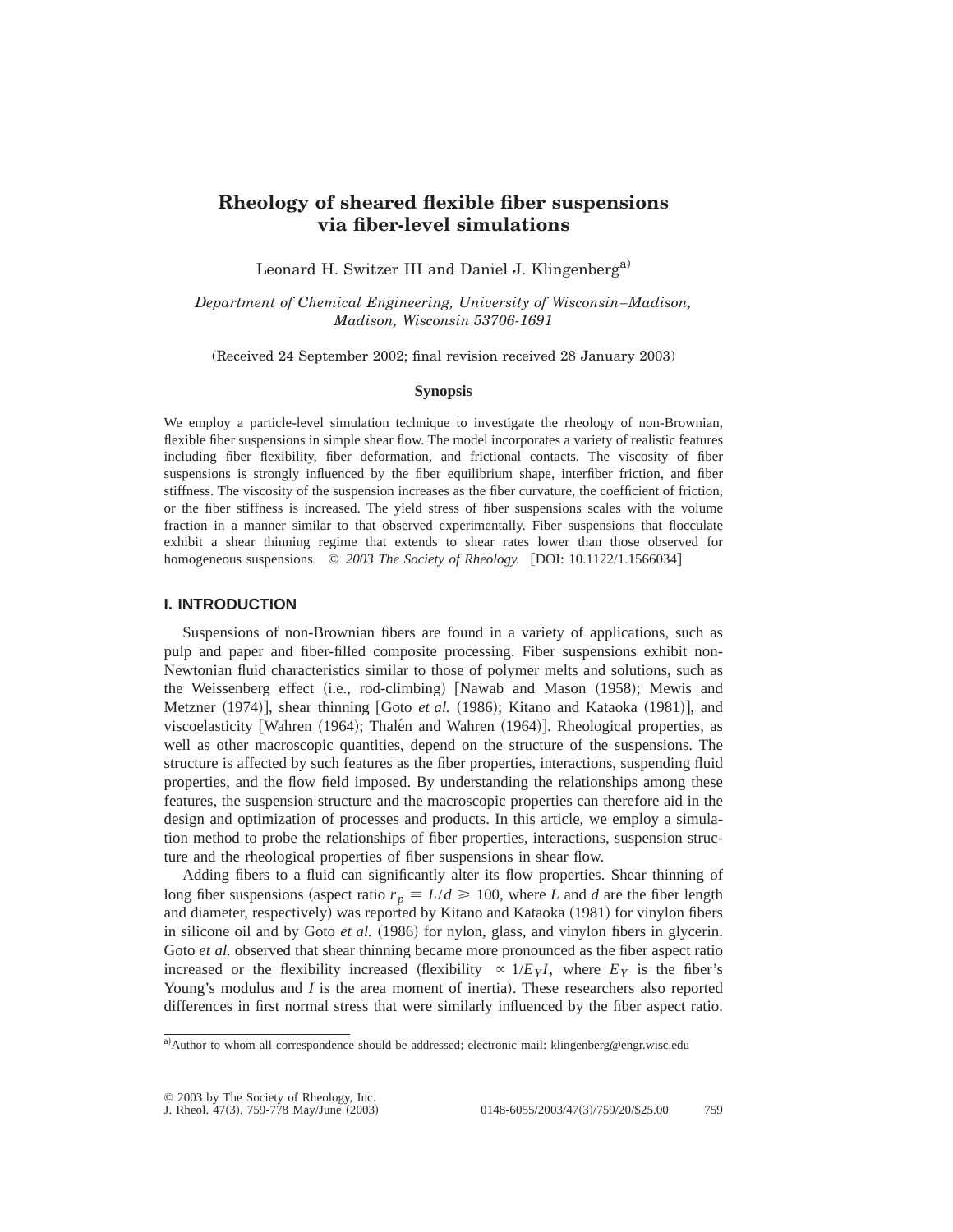The rheology of short glass fiber suspensions ( $r_p \leq 50$ ) was investigated by Petrich *et al.* (2000). The viscosity increased nearly linearly with the concentration, consistent with predictions for noninteracting fibers from slender body theory [Batchelor  $(1970a)$ ]. Chaouche and Koch  $(2001)$  observed shear thinning for suspensions of short nylon fibers in various silicone oils at very low shear rates. They attributed the shear thinning behavior to adhesive contacts between fibers, and measured adhesive forces on the order of 0.01  $\mu$ N. None of these researchers reported on the effect of fiber shape on rheological properties. Glass fibers tend to be straight, while nylon and vinylon fibers often have permanent deformation.

Meyer and Wahren (1964) proposed that sufficiently concentrated fiber suspensions form networks of contacting fibers that exhibit viscoelastic properties. Thalen and Wahren (1964) measured the shear modulus of pulp suspensions and obtained results in qualitative agreement with the simple network theory of Meyer and Wahren (1964). A sufficient force must be applied to the suspension to overcome the contact forces and cause the suspension to flow, and this behavior is characterized by yield stress. The yield stress of various wood and nylon fiber suspensions was measured by Bennington *et al.* (1990). The yield stress ( $\sigma_0$ ) scaled with the volume fraction ( $\Phi$ ) as  $\sigma_0 \sim \Phi^{\beta}$ , where the exponent  $\beta$  varied from 2.5 to 3.5. This is consistent with the simple fiber network theory of Meyer and Wahren (1964) which gives  $\beta = 3$ . However, the measured values of  $\beta$  varied with the fiber elasticity and aspect ratio, which is not predicted by simple network theory. The dependence of yield stress on the fiber elasticity was significantly different for suspensions of wood fibers and nylon fibers. Bennington *et al.* suggested the wood fibers have rougher surfaces than nylon which leads to different contact dynamics. Kitano and Kataoka (1981) also measured yield stresses for suspensions of vinylon fibers in silicone oil. The exponent  $\beta$  decreased as the aspect ratio increased, which was attributed to fiber interactions, increased apparent flexibility, and wall effects.

Suspensions of flexible fibers often flocculate and form heterogeneous structures called *flocs* that affect the flow characteristics of the suspension. Soszynksi and Kerekes ~1988! suggested that fiber flocs mainly form by mechanical contacts. They proposed a mechanism for fiber flocculation called ''elastic fiber interlocking'' in which fibers become locked in strained configurations due to their elasticity and friction forces at fiber contacts which serve to strengthen the network. Chen *et al.* (2002) measured the stress in wood and polyethylene terephthalate (PET) fiber suspensions that were observed to flocculate. At low shear rates, the suspensions behaved as Newtonian fluids. As the shear rate was increased, the suspensions would begin to flocculate, which corresponded to jumps in shear stress. As the shear rate was increased further, the flocs began to disappear and the fluid again exhibited Newtonian behavior.

The stress in a suspension of fibers is related to the distribution of fiber positions and orientations. The bulk average stress  $\langle \sigma \rangle$  for a suspension of fibers in a Newtonian fluid is  $[Batchelor (1970b)]$ 

$$
\langle \sigma \rangle \simeq -p \,\delta + 2 \,\eta_0 \mathbf{E}^\infty + \langle \sigma^p \rangle,\tag{1}
$$

where *p* is an isotropic pressure,  $\delta$  is the identity tensor,  $\mathbf{E}^{\infty}$  is the rate of strain tensor of the flow field imposed,  $\eta_0$  is the suspending fluid viscosity, and  $\langle \sigma^p \rangle$  is the particle contribution to average stress. The particle contribution to stress can be divided into two parts:  $(1)$  particle–fluid interaction and  $(2)$  particle–particle interaction which results from nonzero hydrodynamic forces on the fibers. Batchelor (1970a) derived an expression for the particle stress using slender body theory for dilute suspensions of rigid, straight fibers that interact only via hydrodynamic disturbances,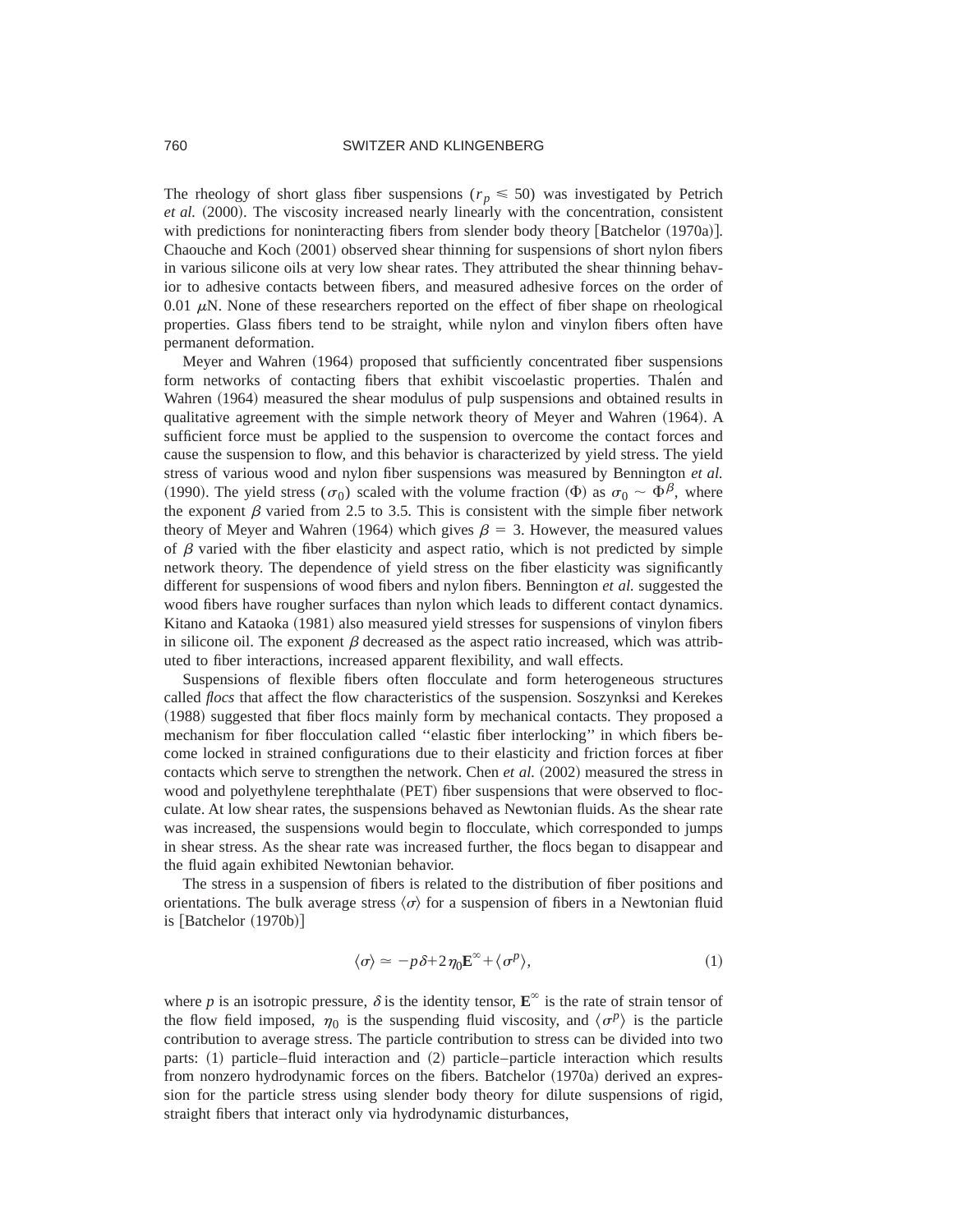## SHEARED FLEXIBLE FIBER SUSPENSIONS 761

$$
\langle \sigma^p \rangle \approx \frac{\pi \eta_0 n L^3}{6 \ln(2r_p)} \bigg[ \langle \mathbf{pppp} \rangle - \frac{1}{3} \langle \mathbf{pp} \rangle \delta \bigg] : \mathbf{E}^{\infty}, \tag{2}
$$

where *n* is the number of fibers per unit volume, *L* is the fiber length, and **p** is the unit fiber orientation vector. Slender-body theory can be used more generally to approximate the particle stress for suspensions of hydrodynamically interacting fibers into the semidilute regime  $(nL^3 > 1)$ ,

$$
\langle \sigma^p \rangle = \frac{n}{2} \left\langle \int_{-\ell}^{\ell} \left[ s \mathbf{p} \mathbf{F}(s) + s \mathbf{F}(s) \mathbf{p} - \frac{2}{3} \left[ s \mathbf{p} \cdot \mathbf{F}(s) \right] \delta \right] ds + \mathbf{F}^H \mathbf{r} + \mathbf{r} \mathbf{F}^H - \frac{1}{3} \left( \mathbf{F}^H \cdot \mathbf{r} \right) \delta \right\rangle, \tag{3}
$$

where  $F^H$  is the net hydrodynamic force on a fiber, **r** is the fiber's center of mass, and **F**(*s*) is the hydrodynamic force per unit length that acts on the fiber at axial position *s*. The quantity  $F(s)$  depends on the geometry of the particle, properties of the suspending fluid, and the orientation of the fibers in the flow field. The integral in Eq.  $(3)$  represents the purely hydrodynamic contribution to the particle stress [Mackaplow and Shaqfeh  $(1996)$ , and the remaining terms arise from nonhydrodynamic particle interactions [Sundararajakumar and Koch (1997)].

Particle-level simulations are a common method used to probe particulate suspensions and, more specifically, to understand the relationships of particle properties and interactions, the suspension microstructure, and macroscopic behavior [see, for example, Bossis and Brady (1987). The equations of motion for each particle are solved numerically, subject to the forces and torques identified, in order to evolve the particle positions and orientations over time and thus predict the suspension microstructure. This method is sufficiently general to allow the inclusion of a variety of features, such as elongated and flexible particles, as well as various forces, such as hydrodynamic forces and interactions, colloidal forces and friction, to name a few. The complexity of the physical model is only limited by the computational resources required to evaluate the forces and torques and to solve the equations of motion.

Numerous fiber suspension studies have focused on rigid, elongated bodies in Newtonian fluids. Claeys and Brady (1993a, 1993b) modeled fibers as rigid prolate spheroids (ellipsoids of revolution). They developed a method for accurately evaluating the hydrodynamic forces and torques, including both the short-range hydrodynamic interactions (lubrication forces) as well as the long-range, many-body hydrodynamic interactions. Mackaplow and Shaqfeh (1996) employed slender-body theory to accurately evaluate the long-range hydrodynamic interactions between prolate spheroids or cylinders. Like with the method of Claeys and Brady, the calculations were so computationally demanding that results for suspensions of long fibers in simple shear flow were limited to prescribed suspension structures. Thus these methods were not employed to predict the suspension structure resulting from flow. Simulations by Yamane *et al.* (1994) and by Fan *et al.* ~1998! employed approximations for the hydrodynamic interactions between rigid fibers. These authors obtained good agreement with experimental results for the suspension viscosity as a function of the concentration, but did not report shear thinning behavior  $(nL^3 \le 50, r_p \le 30).$ 

Sundararajakumar and Koch (1997) and Harlen *et al.* (1999) simulated suspensions of rigid, slender rods interacting via contact forces. They argued that for flowing suspensions of fibers, lubrication forces cannot prevent fibers from contacting, and thus shortrange hydrodynamic interactions were neglected. Harlen *et al.* (1999) simulated single spheres falling through neutrally buoyant fiber suspensions to illustrate the importance of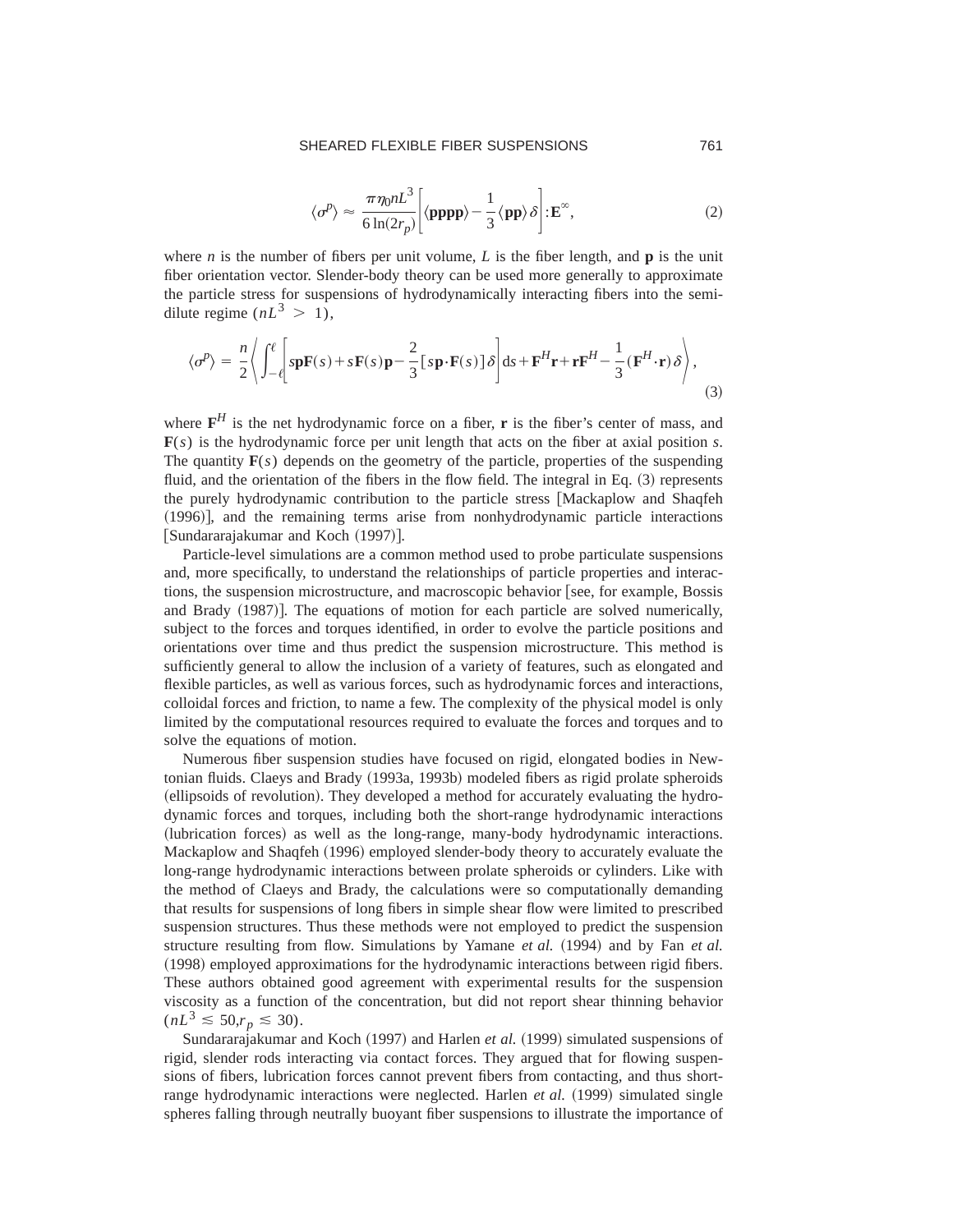fiber–fiber contacts on the flow properties of fiber suspensions. For low concentrations, interfiber contacts are rare and the flow behavior is dominated by long-range hydrodynamic interactions. However, as the concentration is increased such that the fibers are in frequent contact, the flow behavior is strongly influenced by the contacts. In fact, for  $nL<sup>3</sup> \ge 12$  ( $r_p = 20$ ), the drag on the settling sphere calculated by including long-range hydrodynamic interactions and contact forces is indistinguishable from that calculated by including contact forces alone [and in good agreement with experimental results reported by Milliken *et al.* (1989)]. Although the falling sphere influences the suspension structure, the authors did not report any tendency toward fiber flocculation.

Several studies have focused on simulating suspensions of flexible fibers. Yamamoto and Matsuoka (1993, 1994) modeled flexible fibers as chains of rigid spheres connected through springs, with potentials to mimic resistance to bending and twisting. Chain connectivity is maintained by constraints, thus producing equations that must be solved simultaneously with the equations of motion. Ross and Klingenberg (1997) modeled flexible fibers as inextensible chains of rigid prolate spheroids connected through ball and socket joints. This model eliminates the need for iterative constraints to maintain fiber connectivity, and can represent large aspect ratio fibers with relatively few bodies. These features help to reduce computations and facilitate simulation of concentrated suspensions. Schmid *et al.* (2000) extended this method by modeling flexible fibers as chains of spherocylinders connected by ball and socket joints that interact via short-range repulsive forces as well as friction forces. They demonstrated that the fiber equilibrium shape, flexibility, and interfiber friction are important in determining the suspension microstructure, and in particular for predicting flocculation behavior.

In this work, we build on the method of Schmid *et al.* to investigate relationships between fiber properties and interactions, and the resulting suspension rheological properties for simple shear flow. In Sec. II, we briefly describe the flexible fiber model and simulation method. The model fiber consists of rigid spherocylinders connected by ball and socket joints. The fibers interact with other fibers via short-range repulsive forces and friction. Fiber and suspension characteristics such as the equilibrium shape, flexibility, aspect ratio, friction, concentration, and suspending fluid characteristics have been shown to impact the structure of fiber suspensions in simulations  $[Schmid et al. (2000);$  Switzer  $(2002)$ . Varying these parameters can result in dramatic changes to the suspension structure including the formation of heterogeneities (i.e., flocs). In Sec. III, we show that suspension rheological properties also depend sensitively on these features. The dependence of the shear thinning behavior and first normal stress difference on the fiber aspect ratio is similar to that observed in experiments. Calculated yield stresses exhibited scaling with the concentration in agreement with network theory and experiment. Fiber suspensions were also seen to flocculate under certain conditions, and this affected the shear thinning behavior of the suspensions.

#### **II. SIMULATION METHOD**

Flexible fiber suspensions are modeled as chains of neutrally buoyant, linked rigid bodies immersed in a Newtonian liquid. The model includes realistic features such as fiber flexibility, deformed equilibrium shapes, and mechanical contact forces between fibers. The model and simulation method are similar to that employed by Schmid *et al.*  $(2000)$  and is described in more detail elsewhere [Switzer  $(2002)$ ].

Each fiber in the suspension is represented by  $N_{\text{seg}}$  rigid cylinders (length 2 $\ell$ , radius *) with hemispherical end caps, connected end-to-end by ball and socket joints (Fig. 1).* The motion of the fiber segments is described by Newton's laws of motion in which we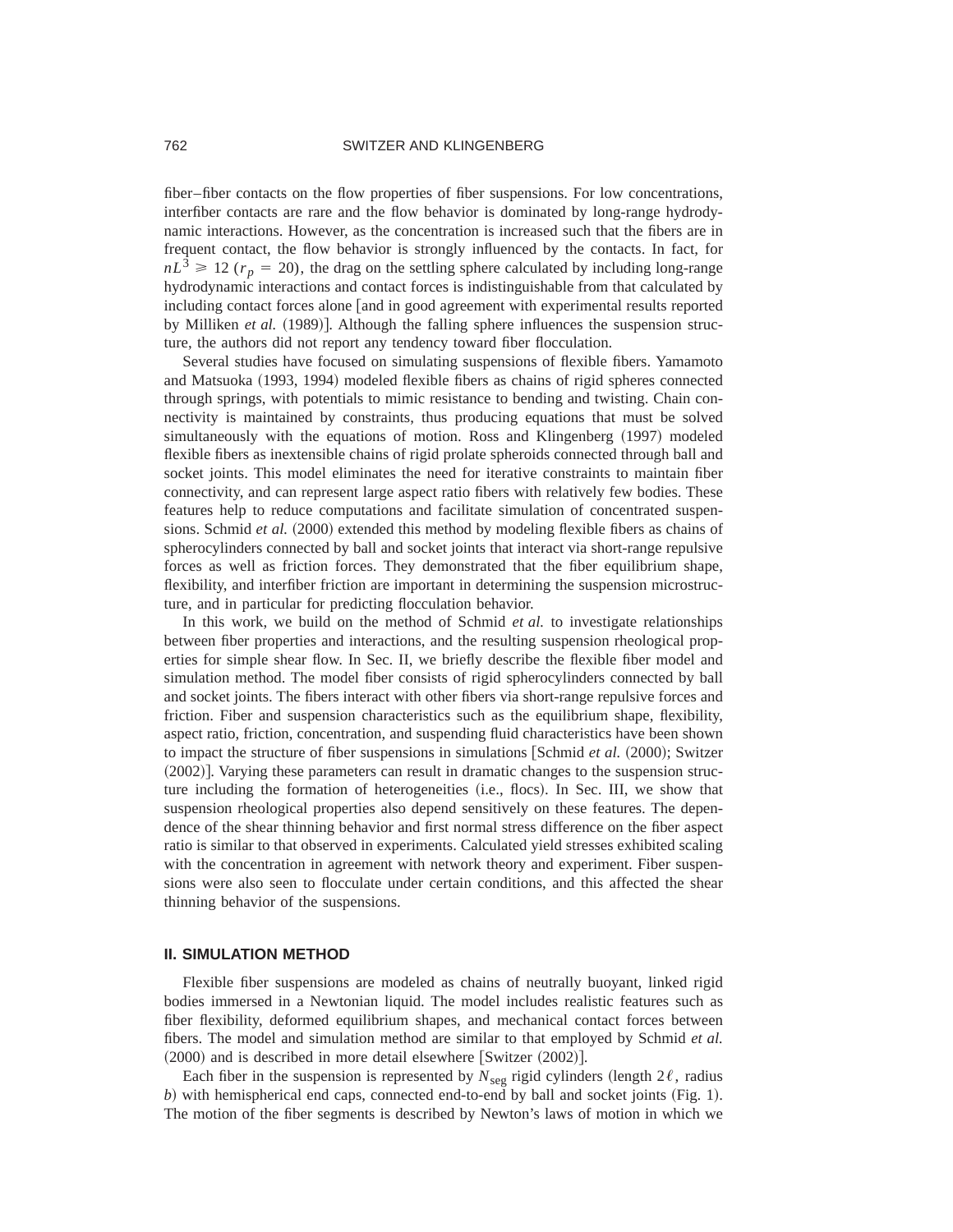

**FIG. 1.** Model fiber of rigid spherocylinders linked by ball and socket joints that experience mechanical contact with other fibers in the suspension.

neglect fiber inertia. The force balance on a fiber segment *i* includes contributions from hydrodynamic drag ( $\mathbf{F}_i^{\text{hyd}}$ ), mechanical contact forces ( $\mathbf{F}_{ik}^{\text{con}}$ ), and forces at each joint that keep the fiber at a constant length  $(X_i)$ ,

$$
\mathbf{F}_{i}^{\text{hyd}} + \mathbf{X}_{i+1} - \mathbf{X}_{i} + \sum_{k}^{N_{C_{i}}} \mathbf{F}_{ik}^{\text{con}} = 0,
$$
\n(4)

where  $N_{C_i}$  is the number of contacts on fiber segment *i*. The torque balance on fiber segment *i* includes similar contributions with the addition of a restoring torque at each joint  $(Y_i)$ ,

$$
\mathbf{T}_{i}^{\text{hyd}} + \mathbf{Y}_{i+1} - \mathbf{Y}_{i} + \ell \mathbf{p}_{i} \times [\mathbf{X}_{i+1} + \mathbf{X}_{i}] + \sum_{k}^{N_{C_{i}}} [\mathbf{G}_{ik} \times \mathbf{F}_{ik}^{\text{con}}] = 0,
$$
 (5)

where  $\mathbf{T}_i^{\text{hyd}}$  is the hydrodynamic torque,  $\mathbf{p}_i$  is the orientation vector of the segment, and  $G_{ik}$  is a vector from the center of segment *i* to the point of contact with segment *k*.

In this model, hydrodynamic interactions between fibers are neglected based on results reported by Sundararajakumar and Koch (1997) and by Harlen *et al.* (1999), as previously explained. We also ignore hydrodynamic interactions between segments within a fiber. These assumptions allow us to evaluate the hydrodynamic force and torque on a segment as that on an isolated body,  $\mathbf{F}_i^{\text{hyd}} = \mathbf{A}_i \cdot [\mathbf{U}_i^{\infty} - \dot{\mathbf{r}}_i]$  and  $\mathbf{T}_i^{\text{hyd}} = \mathbf{C}_i \cdot [\mathbf{\Omega}_i^{\infty} - \omega_i]$  $+\tilde{H}_i : E^{\infty}$ , where the resistance tensors  $A_i$ ,  $C_i$ , and  $\tilde{H}_i$  are approximated by the resistance tensors of a prolate spheroid with an equivalent aspect ratio,  $r_{e_s} = 0.7r_{p_s}$  [Schmid *et al.* (2000); Switzer (2002); Kim and Karrila (1991)], where  $r_{p_s}$  is the aspect ratio of a segment. The error associated with neglecting hydrodynamic interactions between segments is discussed in the Appendix. The ambient velocity, angular velocity, and rate of strain tensor are  $\mathbf{U}_i^{\infty}$ ,  $\mathbf{\Omega}_i^{\infty}$ , and  $\mathbf{E}^{\infty}$ , respectively, and only simple shear flows are simulated [i.e.,  $\mathbf{U}^{\infty} = (\gamma z, 0, 0)$ ]. The segment translational and angular velocities are  $\dot{\mathbf{r}}_i$  and  $\boldsymbol{\omega}_i$ .

The restoring torque  $Y_i$  describes the resistance of the elastic fibers to bending and twisting. The bending and twisting components of this torque are assumed to be linear in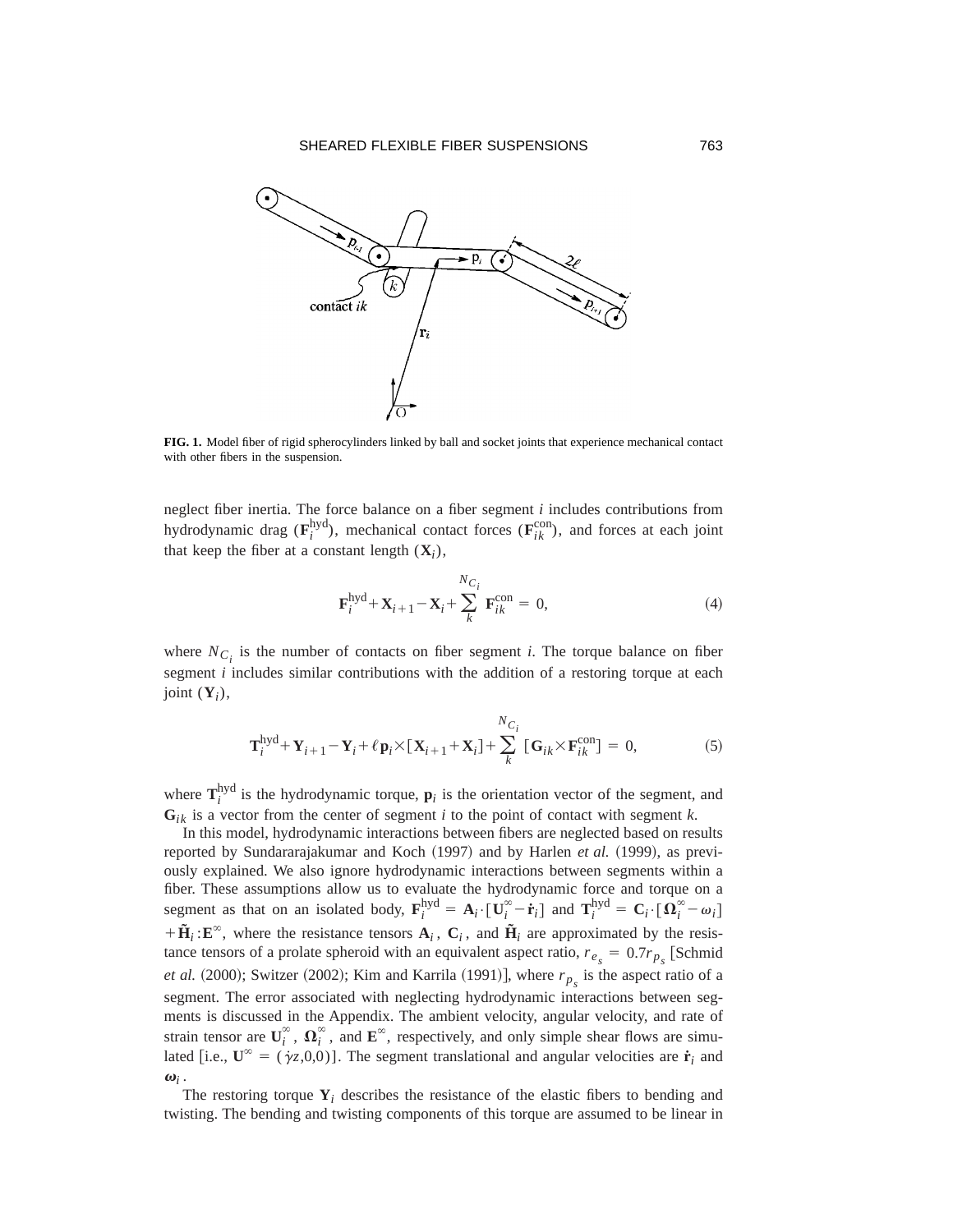the difference between the bending and twisting angles ( $\theta_i$  and  $\phi_i$ , respectively) and their equilibrium values ( $\theta_i^{\text{eq}}$  and  $\phi_i^{\text{eq}}$ ),

$$
|\mathbf{Y}_i| = \kappa_b(\theta_i - \theta_i^{\text{eq}}) + \kappa_t(\phi_i - \phi_i^{\text{eq}}),
$$
\n(6)

where  $\kappa_b$  and  $\kappa_t$  are the bending and twisting constants of the fiber. The bending constant is related to the fiber stiffness  $E_Y I$  by  $\kappa_b = E_Y I/2\ell$ , where  $E_Y$  is the Young's modulus,  $I \equiv \pi b^4/4$  is the area moment, and  $\ell$  is the half length of a fiber segment. The twisting constant is set to  $\kappa_t = 0.67 \kappa_b$  in this study, equal to that of an elastic circular cylinder with a Poisson ratio of 0.5. The fiber flexibility is characterized by a single parameter which we call the effective stiffness  $S^{\text{eff}} \equiv E_Y I/\eta_0 \dot{\gamma} L^4$ , where  $\eta_0$  is the suspending fluid viscosity,  $\dot{\gamma}$  is the shear rate, and *L* is the total length of the fiber. The effective stiffness characterizes the relative importance of fiber stiffness and hydrodynamic torque in determining the amount a fiber will bend in shear flow. As  $S^{\text{eff}} \rightarrow 0$ , fibers behave like completely flexible threads, whereas for  $S^{\text{eff}} \rightarrow \infty$ , fibers become rigid and retain their equilibrium shape during flow.

The fiber length is kept constant by applying a constraint for each joint,

$$
\mathbf{r}_i + \ell \, \mathbf{p}_i = \mathbf{r}_{i+1} - \ell \, \mathbf{p}_{i+1} \,, \tag{7}
$$

where  $\mathbf{r}_i$  is the position of the segment. These constraint equations allow the solution of the constraint forces at each joint  $X_i$ .

Fibers experience mechanical contacts with other fibers in the suspension. The force that results from each contact is decomposed into two components—a force in the normal direction of contact  $(\mathbf{F}_{ik}^{N})$  and a frictional force  $(\mathbf{F}_{ik}^{fric})$  in the plane of contact. The purely repulsive normal force exerted on segment *i* by segment *k* is modeled as  $\mathbf{F}_{ik}^{N}$  $= -F \exp[-ah_{ik}]$ **n**<sub>*ik*</sub>, where  $h_{ik}$  is the separation between the surfaces of segments *i* and *k*,  $\mathbf{n}_{ik}$  is the unit normal vector directed from segment *i* to *k*,  $F = 900\pi \eta_0 \ell b \dot{\gamma}$  is the magnitude of the repulsive force, and  $a = 20/b$ . The friction force is determined by the constraint of no relative motion in the plane of contact,

$$
\begin{pmatrix}\n\Delta \mathbf{u}_{ik} \cdot \mathbf{e}_1^{\text{loc}} \\
\Delta \mathbf{u}_{ik} \cdot \mathbf{e}_2^{\text{loc}} \\
\mathbf{F}_{ik}^{\text{fric}} \cdot \mathbf{n}_{ik}\n\end{pmatrix} = 0,
$$
\n(8)

where  $\Delta$ **u**<sub>*ik*</sub> is the relative velocity between segments *i* and *k* at the point of contact, and the plane of contact is defined by the vectors  $\mathbf{e}_1^{\text{loc}}$  and  $\mathbf{e}_2^{\text{loc}}$ . The calculated friction force is then subjected to a Coulombic friction law of the form

$$
|\mathbf{F}_{ik}^{\text{fric}}| \leq \mu^{\text{stat}} |\mathbf{F}_{ik}^{\text{N}}| \Rightarrow \text{contact remains intact,}
$$
  
> 
$$
\mu^{\text{stat}} |\mathbf{F}_{ik}^{\text{N}}| \Rightarrow \mathbf{F}_{ik}^{\text{fric}} = \mu^{\text{kin}} |\mathbf{F}_{ik}^{\text{N}}| \frac{\Delta \mathbf{u}_{ik}}{|\Delta \mathbf{u}_{ik}|},
$$
 (9)

where  $\mu^{\text{stat}}$  and  $\mu^{\text{kin}}$  are the static and kinetic coefficients of friction. For all of the simulation results presented in this article, the kinetic coefficient of friction is  $\mu^{\text{kin}}$  $= 0$  (i.e., no sliding friction).

The equations of motion and the constraint equations for all of the fiber segments in the suspension can be expressed as a system of differential algebraic equations (DAEs) for the unknown coordinates and constraint forces,

$$
\dot{q} - F(q, \lambda) = 0,
$$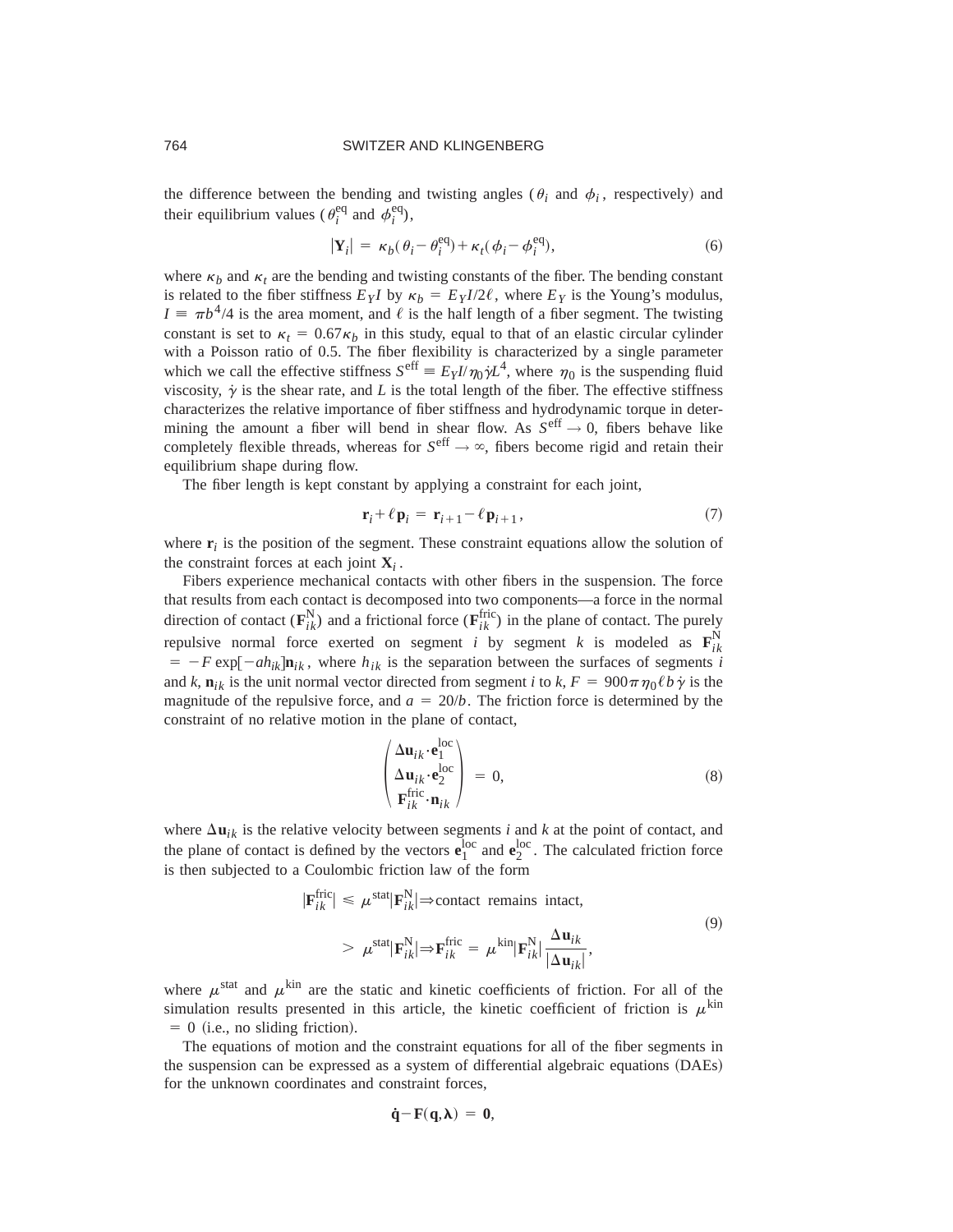

**FIG. 2.** Example of the starting configuration of fibers randomly placed in a periodic simulation cell.

$$
\Psi(\mathbf{q}) = \mathbf{0},\tag{10}
$$

$$
\Xi(\mathbf{q},\dot{\mathbf{q}},\lambda) = 0,
$$

where the vector **q** contains the generalized coordinates of each fiber segment (positions and orientations) and  $\lambda$  is the vector of constraint forces (**X** and  $\mathbf{F}^{\text{fric}}$ ) in the suspension. If the segment orientations are represented by Euler parameters [Wittenberg  $(1977)$ ], there are  $7N_{\text{fib}}N_{\text{seg}}$  equations of motion to be solved. The inextensibility constraint [Eq. (7)] represented by the vector  $\Psi$  is made up of  $3N_{\text{fib}}(N_{\text{seg}}-1)$  constraint equations that depend on only the positions and orientations. The  $3N<sub>C</sub>$  friction constraint equations [Eq.  $(8)$ ] are contained in  $\Xi$  where  $N_C$  is the total number of contacts in the system.

Simulations are performed by randomly placing fibers in their shape at equilibrium into a simulation cell of size  $(\zeta L)^3$  as illustrated in Fig. 2, where  $\zeta$  is the cell size scaling factor ( $\zeta = 1.5-4$ ). A linear shear field is imposed and periodic boundary conditions are applied with the Lees–Edwards modification for shearing systems [Allen and Tildesley  $(1991)$  to simulate an infinite suspension. Fiber motion is obtained by numerical solution of the system of DAEs in Eq.  $(10)$ . An approximate solution method was developed to solve this system, details of which are found in the work of Schmid *et al.* (2000) and of Switzer (2002).

The particle positions and orientations are postprocessed in order to calculate the stress and other suspension properties. Using slender body theory, the extra particle stress [Eq.  $(3)$ ] may be simplified to the form [Batchelor  $(1970a)$ ; Switzer  $(2002)$ ]

$$
\langle \boldsymbol{\sigma}^p \rangle = \frac{4 \pi n \ell^3 \eta_0}{3 \ln(2r_p)} \left\langle \sum_{i=1}^{N_{\text{seg}}} \left\{ \mathbf{E}^{\infty} \cdot \mathbf{p}_i \mathbf{p}_i + \mathbf{p}_i \mathbf{p}_i \cdot \mathbf{E}^{\infty} - \mathbf{p}_i \mathbf{p}_i \mathbf{p}_i \cdot \mathbf{E}^{\infty} - (\mathbf{p}_i \dot{\mathbf{p}}_i + \dot{\mathbf{p}}_i \mathbf{p}_i) \right. \right. \\ \left. + \frac{3}{\ell^2} \left\langle \left[ \boldsymbol{\delta} - \frac{1}{2} \mathbf{p}_i \mathbf{p}_i \right] \cdot (\mathbf{U}^{\infty} - \dot{\mathbf{r}}_i) \mathbf{r}_i + \mathbf{r}_i \left[ \boldsymbol{\delta} - \frac{1}{2} \mathbf{p}_i \mathbf{p}_i \right] \cdot (\mathbf{U}^{\infty} - \dot{\mathbf{r}}_i) \right] \right\rangle + Y \delta,
$$
\n(11)

where Y represents an isotropic contribution of no interest. Suspensions were sheared for at least 500 strain units after reaching steady state. The particle stress for particular runs was averaged over all configurations that were saved after steady state was reached. Most data reported in Sec. III are for single runs. Some runs were replicated with different initial conditions; uncertainties estimated from the replicates are indicated by error bars in the figures.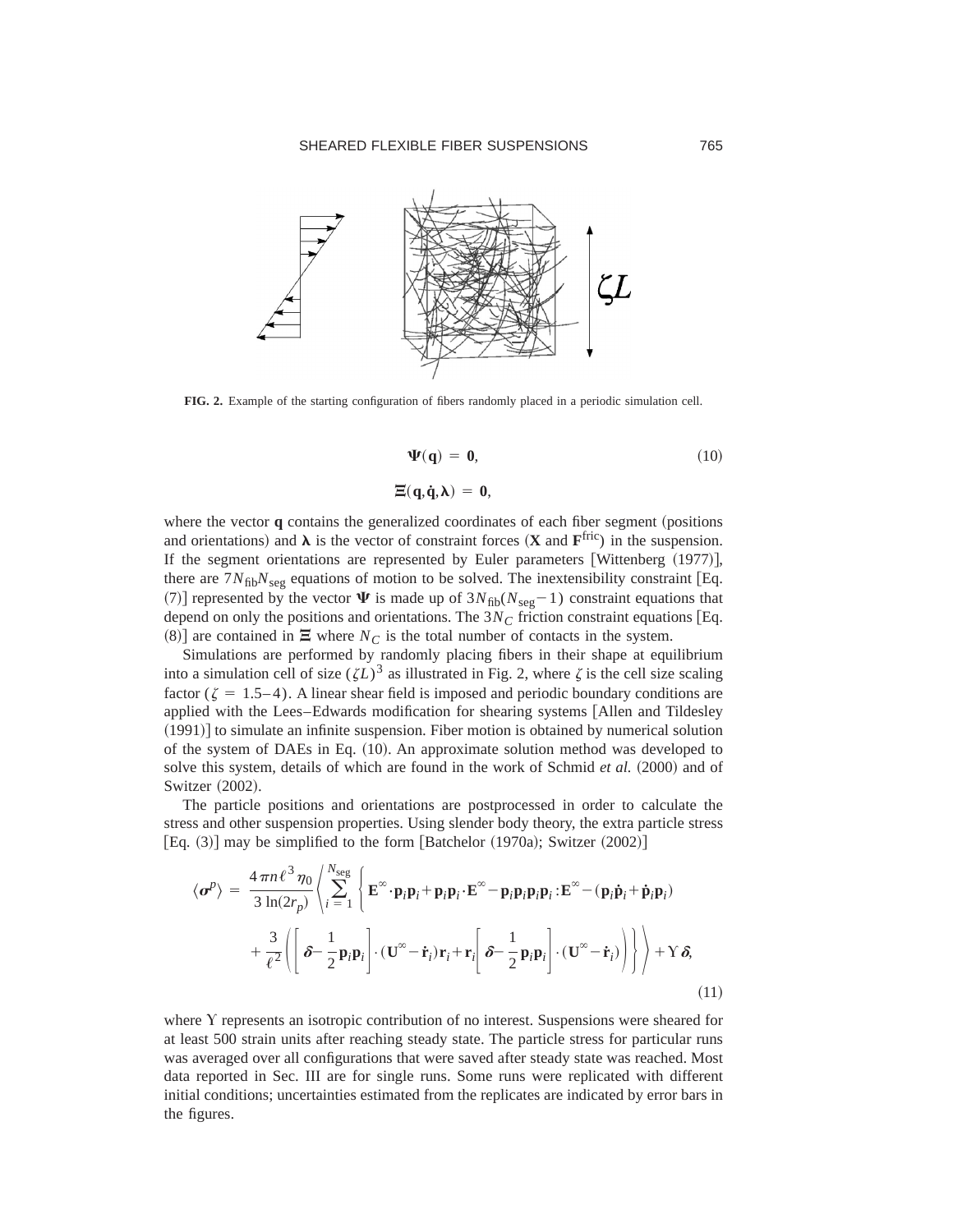

**FIG. 3.** Examples of U-shaped fibers ( $\phi^{\text{eq}} = 0, r_p = 75$ ) for various values of  $\theta^{\text{eq}}$ .

## **III. RESULTS AND DISCUSSION**

#### **A. Effects of fiber shape and friction**

Here we investigate the effects of fiber shape and static friction on the shear viscosity of fiber suspensions. Simple shear flow was simulated for suspensions of U-shaped fibers  $(r_p = 75.5$ <sup>eff</sup> = 0.05) at various concentrations and for several different equilibrium bending angles and coefficients of friction. U-shaped fibers with different equilibrium bending angles are illustrated in Fig. 3.

The specific viscosity  $\eta_{sp} \equiv \eta/\eta_0 - 1$  ( $\eta \equiv \sigma_{zx}/\dot{\gamma}$  is the suspension viscosity) is plotted as a function of the concentration  $(nL^3)$  in Figs. 4(a) and 4(b) for suspensions of U-shaped fibers. Results are presented for simulations of flexible fibers ( $S^{\text{eff}} = 0.05, r_p$ )  $= 75$ , $N<sub>seg</sub> = 5$ ) with  $\theta<sup>eq</sup> = 0, 0.1$ , and 0.3, as well as for straight, rigid fibers ( $r<sub>p</sub>$ )  $= 75$ , $N_{\text{seg}} = 1$ ). Results for simulations without friction ( $\mu^{\text{stat}} = 0$ ) are represented by open symbols, and results for simulations with friction ( $\mu^{\text{stat}} = 20$ ) are represented by closed symbols. Figure  $4(b)$  illustrates data over wider ranges of concentrations and specific viscosities than those presented in Fig.  $4(a)$ . The data points indicate individual simulation runs in which the average value is computed from at least 500 steady state configurations. Uncertainties (95% confidence interval) estimated from replicate simulations with different initial configurations are indicated by error bars.

Consider first the effect of fiber flexibility in the absence of friction in these simulations, illustrated by the results for suspensions of rigid, straight fibers (open circles) and the results for suspensions of flexible, straight fibers (open squares) in Fig.  $4(a)$ . For both systems,  $\eta_{\rm sn}$  is small, and increases roughly linearly with the concentration in agreement with previous simulations at relatively small concentrations [Sundararajakumar and Koch  $(1997)$ . The linear dependence of the viscosity on concentration is consistent with the predictions of slender body theory for dilute fiber suspensions. For an ambient flow field  $\mathbf{U}^{\infty} = (\dot{\gamma}_z,0,0)$ , the slender body theory prediction for the specific viscosity in a dilute suspension of rigid rods is  $[Batchelor (1970a)]$ 

$$
\eta_{\rm sp}^{\rm sb} = nL^3 \frac{\pi}{6 \ln(2r_p)} \langle p_x^2 p_z^2 \rangle - 1. \tag{12}
$$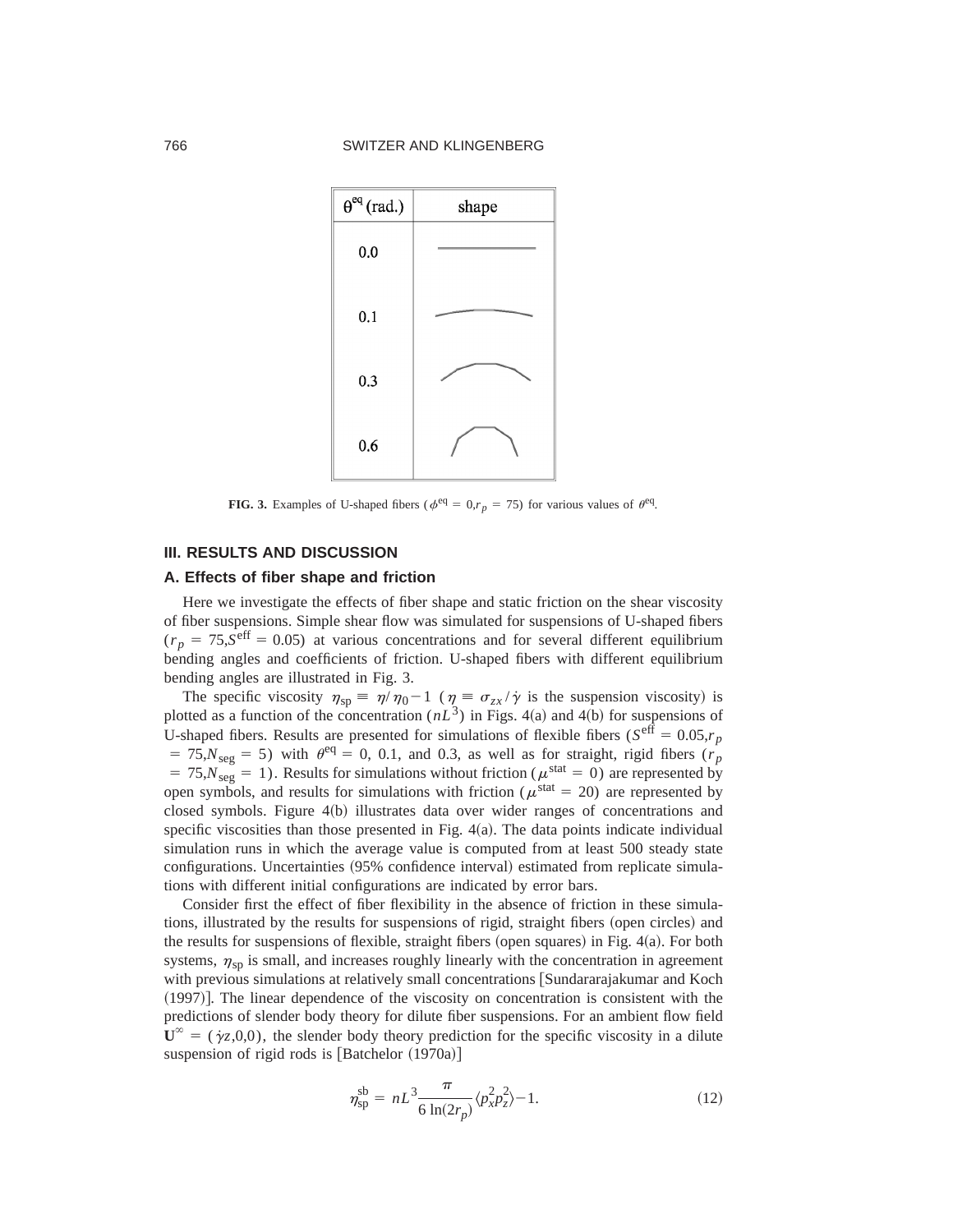

**FIG. 4.** Steady state specific viscosity as a function of the concentration for suspensions with fibers of different shape and coefficients of friction.

For suspensions of noninteracting particles, the orientation distribution is approximately constant which suggests  $\eta_{sp}^{sb} \propto nL^3$ . Petrich *et al.* (2000) also observed this type of behavior in experiments of very stiff and straight glass fibers ( $S^{\text{eff}} \approx 1$ ) with an aspect ratio  $r_p = 72$  at approximately the same concentration range as our simulations (illustrated in Fig.  $4$ ).

The differences between the results for suspensions of straight, rigid fibers and suspensions of straight, flexible fibers are very small, approximately equal to the uncertainties. This is not unexpected, since the flexible fibers in this case are actually quite stiff. For these simulations, the average deviation of the bending angles from the equilibrium value is  $\langle \theta_i - \theta^{\text{eq}} \rangle = 6 \times 10^{-4}$ . Indeed, the degree of deformation for all the runs depicted in Fig. 4 is quite small, and thus the results appear to represent the behavior of stiff fibers  $(\langle \vec{\theta}_i - \theta^{\text{eq}} \rangle = 4.6 \times 10^{-3}$  for  $\theta^{\text{eq}} = 0.1$  and  $\langle \vec{\theta}_i - \theta^{\text{eq}} \rangle = 1.6 \times 10^{-2}$  for  $\theta^{\text{eq}} = 0.3$ ). The effects of flexibility for suspensions of more flexible fibers are discussed in Sec. III B.

Next we consider the effect of fiber shape in the absence of friction, illustrated by the results for straight, rigid and flexible fibers (open circles and squares, respectively), and U-shaped, flexible fibers ( $\theta^{\text{eq}} = 0.1$ , open triangles) in Fig. 4(a). The specific viscosities of the suspensions of U-shaped fibers are significantly larger than those of the suspensions of straight fibers. At  $nL^3 = 40$ ,  $\eta_{sp}$  for the U-shaped fibers is approximately twice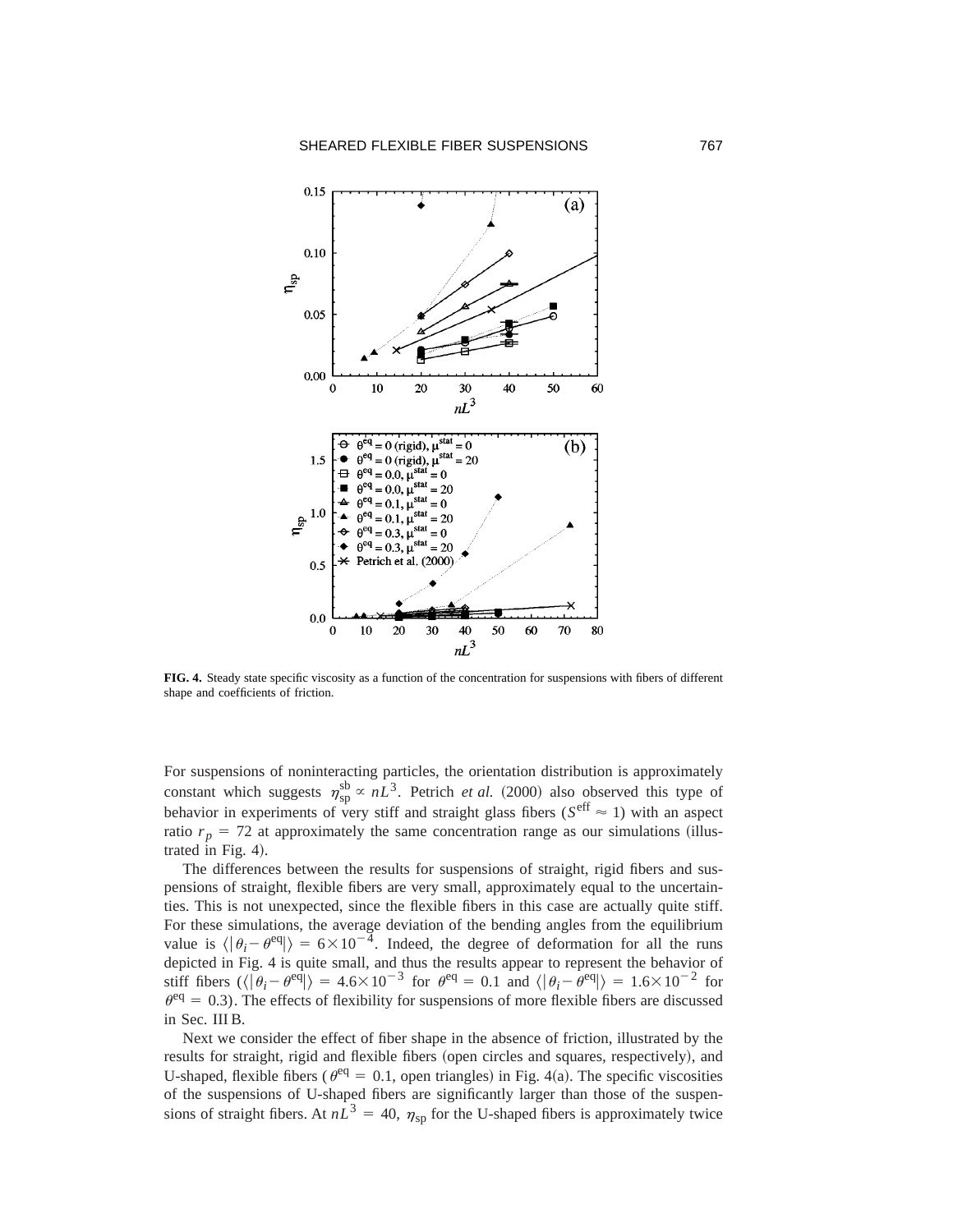

**FIG. 5.** Specific viscosity as a function of the equilibrium shape of U-shaped fibers after shearing for  $\gamma$  $= 1500; (N_{\text{seg}}, r_p, nL^3, S^{\text{eff}}, \phi^{\text{eq}}, \mu^{\text{stat}}) = (5,75,20,0.05,0,20).$ 

as large as that for the straight fibers. We note that for  $\theta^{\text{eq}} = 0.1$ , the fiber shape is nearly straight (see Fig. 3). Thus a small amount of curvature can have a significant effect on the suspension viscosity.

The results presented in Fig. 4 also illustrate the impact of interfiber friction on the shear viscosity. For suspensions of straight, rigid fibers, adding static friction ( $\mu^{\text{stat}}$ )  $= 20$ ) does not alter the shear viscosity. For suspensions of straight, flexible fibers, adding static friction produces a small increase in the specific viscosity. The effect of static friction is much more pronounced for the U-shaped fibers. For  $nL^3 \geq 30$ , adding static friction more than doubles the specific viscosity. In addition, the concentration dependence changes from a linear dependence in the absence of friction to a higher-order dependence with  $\mu^{\text{stat}} = 20$ .

The viscosity of fiber suspensions is thus significantly influenced by both the fiber shape and static friction. Furthermore, there is also an additional synergistic effect of these features, because friction influences the viscosity of suspensions of U-shaped fibers more than it influences the viscosity of suspensions of straight fibers. The effects of fiber shape and friction are explored in more detail below.

The effect of shape on the specific viscosity of suspensions of U-shaped fibers is further illustrated in Fig. 5, in which all other suspension properties are held constant  $[(N_{\text{see}},r_p,nL^3,S^{\text{eff}},\phi^{\text{eq}},\mu^{\text{stat}})(5,75,20,0.05,0,20)].$  The specific viscosity gradually increases as the fiber curvature increases ( $\theta^{\text{eq}}$  increases). At a certain curvature,  $\theta^{\text{eq}}$  $= 0.5$  for the conditions listed above, the specific viscosity undergoes a large jump in value. This corresponds to the formation of fiber flocs in the suspension. Further increases in the equilibrium bending angle also result in a flocculated suspension and a gradual increase in  $\eta_{\rm sn}$ . The effect of flocculation on rheological properties is discussed further in Sec. III D.

Deviation of fiber shape from perfectly straight can influence the stress in the suspension in several ways. Consider first dilute suspensions in which the fiber rotation dynamics are similar to those of isolated fibers. U-shaped fibers have a smaller period of rotation than straight fibers of the same aspect ratio, and thus spend a larger fraction of time out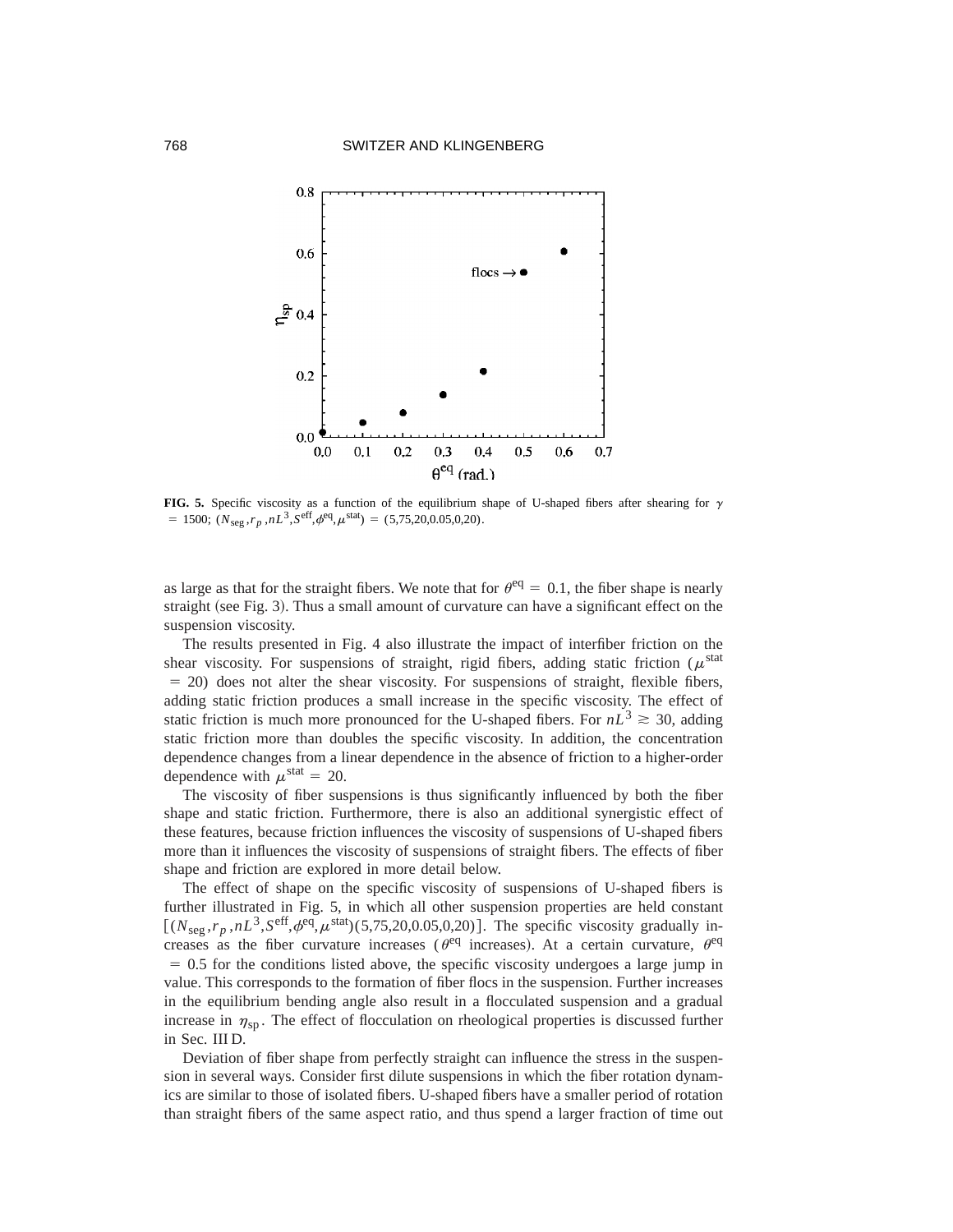

**FIG. 6.** Specific viscosity as a function of the static coefficient of friction for suspensions of fibers that are U shaped ( $\theta^{\text{eq}} = 0.1, \phi^{\text{eq}} = 0$ ) and helical ( $\theta^{\text{eq}} = 0.8, \phi^{\text{eq}} = 0.7$ ) after shearing for  $\gamma = 1500$  with all other parameters constant;  $(N_{\text{seg}}, nL^3, r_p) = (5,20,75)$ .

of the plane of shear. In addition, for U-shaped fibers, some fiber segment orientation vectors  $\mathbf{p}_i$  will always have nonzero components normal to the plane of shear (except in the rare situation in which the plane of the "U" lies within a shearing plane), in contrast to straight fibers that spend most of the time nearly aligned with the flow and contribute little to the suspension viscosity. These features directly affect the hydrodynamic contribution to the stress represented by the integral term in Eq.  $(3)$ . Fiber shape can also influence the nonhydrodynamic contribution to stress [represented by the terms that contain products of  $F^H$  and **r** in Eq. (3)] by impacting the frequency of contact between fibers. Interfiber contacts result in nonzero hydrodynamic forces  $\mathbf{F}^H$ , and thus more frequent contacts are expected to increase the time-averaged stress. The contacts also affect the fiber segment orientation distribution, and indirectly influence the hydrodynamic contribution to the stress. Fiber curvature indeed leads to an increase in the number of contacts. For the simulation runs depicted in Fig. 5, the average number of contacts per fiber at steady state  $\langle n_c \rangle_{ss}$  increases from 0.03 for  $\theta^{\text{eq}} = 0$  to 1.12 for  $\theta^{\text{eq}} = 0.3$ .

The increase in the number of contacts per fiber as the fiber curvature increases arises from two features. The shorter rotation period of U-shaped fibers compared to that for straight fibers of the same aspect ratio leads to more opportunities for fiber contacts. U-shaped fibers also tend to sweep out a larger volume as they rotate, further increasing the probability of contact with other fibers. These effects of shape on the number of contacts per fiber should hold for any type of deviation from straight shape  $(e.g., U)$ shaped, helical, etc.).

Figure 6 demonstrates the effect of changing  $\mu$ <sup>stat</sup> on the specific viscosity of fiber suspensions with two different equilibrium shapes [U shaped:  $(\theta^{\text{eq}}, \phi^{\text{eq}}) = (0.1,0)$ ; and helical:  $(\theta^{eq}, \phi^{eq}) = (0.8, 0.7)$ ] with all other parameters held constant  $[(N_{seg}, nL^3, r_p, S^{\text{eff}}) = (5,20,75,0.05)].$  The specific viscosity of suspensions of U-shaped fibers first increases as  $\mu^{\text{stat}}$  increases, and then approaches a constant. The helical fiber suspensions show a more substantial change in specific viscosity as  $\mu^{\text{stat}}$ increases. This may be attributed in part to an increase in the number of contacts. For a value of  $\mu^{\text{stat}} = 5$ , the number of contacts per fiber at steady state for the U-shaped fibers is  $\langle n_c \rangle_{ss} = 0.08$ , while for the helical fibers  $\langle n_c \rangle_{ss} = 2.3$ . The helical fibers also floccu-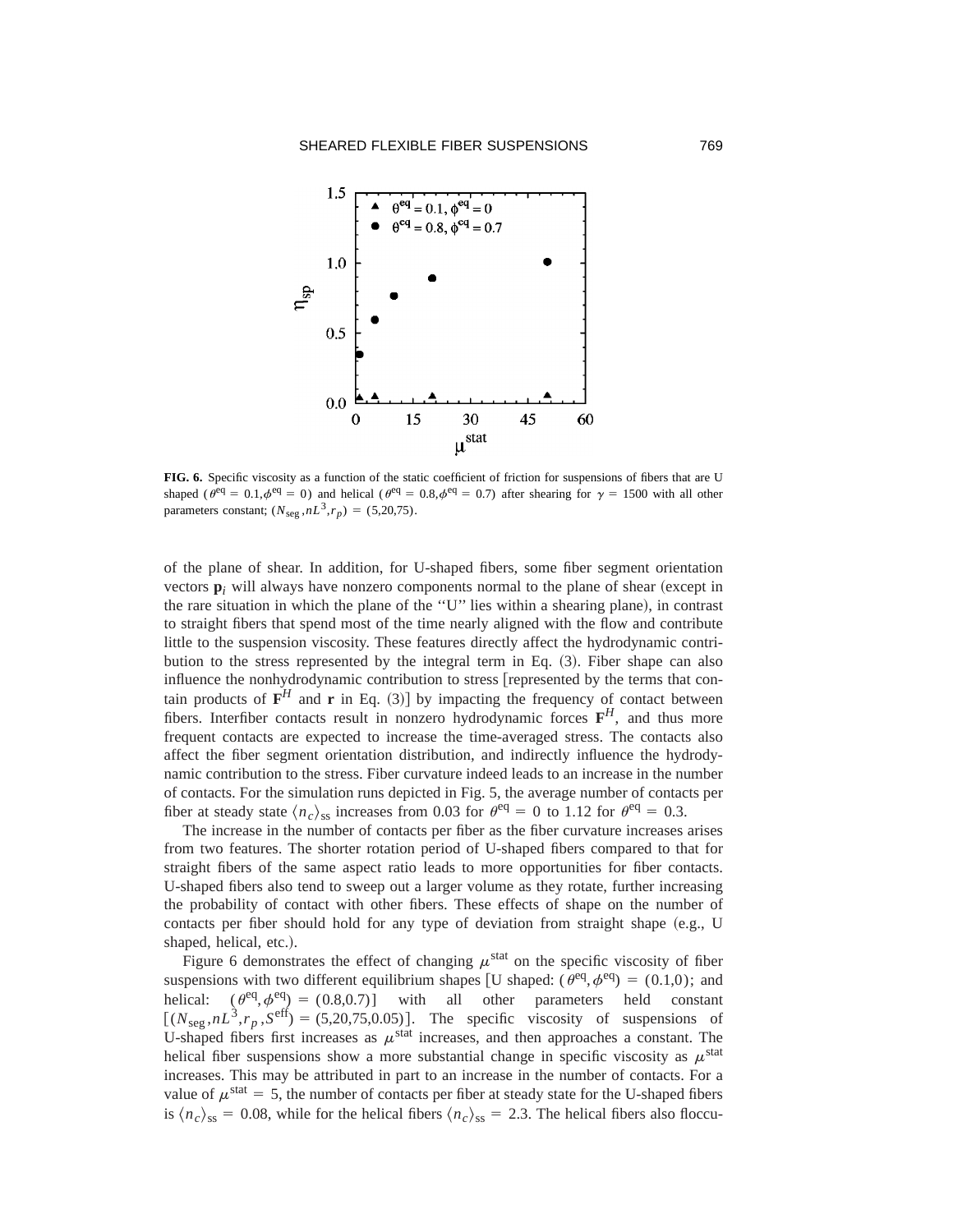

**FIG. 7.** (a) Specific viscosity and (b) normalized first normal stress difference  $N_1 / E_Y$  as a function of the dimensionless shear rate  $\eta_0 \dot{\gamma}/E_Y$  for fibers of various aspect ratios after shearing for  $\gamma = 1500$ ;  $(N_{\text{seg}}, r_p, \Phi, \theta^{\text{eq}}, \phi^{\text{eq}}, \mu^{\text{stat}}) = (5,75,0.003,0.1,0,20).$ 

late for  $\mu^{\text{stat}} \ge 5$ ; flocculated suspensions show different rheological behavior than homogeneous suspensions as will be described in Sec. III D.

## **B. Effects of aspect ratio and stiffness**

Suspensions of flexible, U-shaped fibers in simple shear flow were simulated at a fixed volume fraction,  $\Phi = 0.003$ , with three different aspect ratios,  $r_p = 75$ , 100, and 150  $(nL<sup>3</sup> = 21.5, 38.2,$  and 85.9, respectively), and for various values of the dimensionless stiffness  $S^{\text{eff}} = E_Y I/\eta_0 \dot{\gamma} L^4$ . All other parameter values were fixed at  $(N_{\text{see}},\theta^{\text{eq}},\phi^{\text{eq}},\mu^{\text{stat}}) = (5,0.1,0,20)$ . The steady state specific viscosity is plotted as a function of the dimensionless shear rate  $\eta_0 \dot{\gamma}/E_Y$  in Fig. 7(a) for the various values of  $r_p$ . All suspensions show shear thinning behavior over the range of dimensionless shear rates investigated. As the aspect ratio increases, the shear thinning behavior becomes more pronounced. At large shear rates, or for sufficiently flexible fibers, the specific viscosities exhibit a much weaker dependence on the aspect ratio than that observed at low shear rates. Figure 7(b) shows the difference in first normal stress normalized by the fiber's Young's modulus  $N_1/E_Y$  as a function of  $\eta_0 \dot{\gamma}/E_Y$  for the same fiber aspect ratios discussed above. The first normal stress difference also increases with increasing aspect ratio, and the increase is more noticeable at lower shear rates. The dependence of the rheological properties on the fiber aspect ratio and shear rate observed in the simulations is consistent with the experimental results of Goto *et al.*  $(1986)$  for nylon fibers in glycerin and of Kitano and Kataoka (1981) for vinylon fibers in silicone oil.

The simulation results presented in Fig.  $7(a)$  suggest that increasing the fiber flexibility (decreasing  $E_Y$ ) will lead to smaller suspension viscosity. This apparently contradicts the experimental results of Goto *et al.* (1986) which demonstrate that nylon fiber suspensions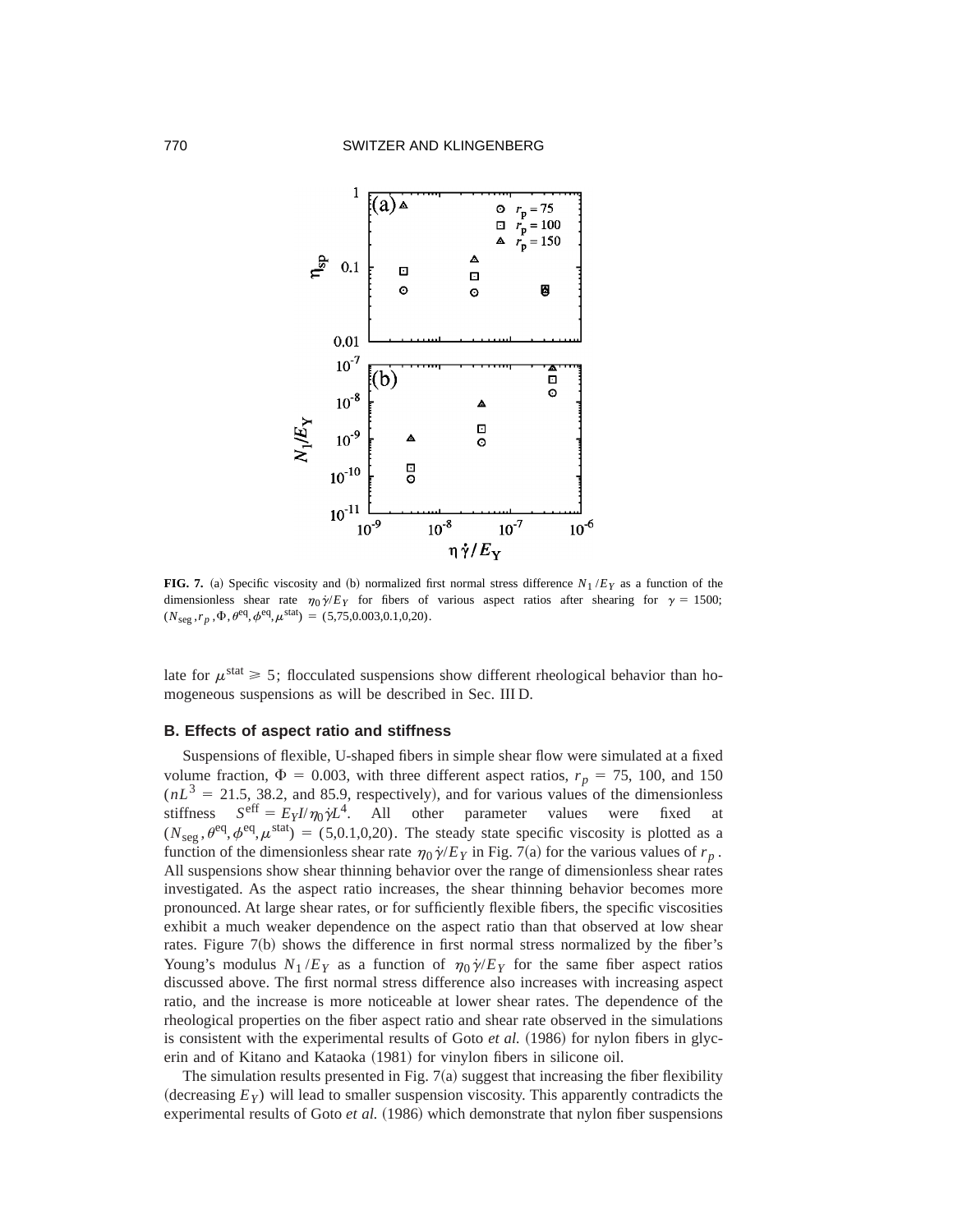

**FIG. 8.** Specific viscosity as a function of the concentration for shorter fiber suspensions ( $r_p = 35$ ), using rigid fibers  $[(N_{\text{seg}}, S^{\text{eff}}, \mu^{\text{stat}}) = (1, \infty, 20)]$ , straight flexible fibers  $[(N_{\text{seg}}, S^{\text{eff}}, \theta^{\text{eq}}, \mu^{\text{stat}})]$  $= (5,0.7,0,0.20)$ ], and slightly deformed flexible fibers  $[(N_{seg},S^{eff},\theta^{eq},\phi^{eq},\mu^{stat}) = (5,0.7,0.1,0.20)]$ compared with the experimental data of Chaouche and Koch (2001).

 $(E_Y \approx 2 \text{ GPa})$  have larger viscosities than glass fiber suspensions  $(E_Y \approx 75 \text{ GPa})$  at the same aspect ratio ( $r_p = 300$ ) and concentration ( $\Phi = 0.005$ ). This discrepancy may be explained by examining the equilibrium shapes of the nylon and glass fibers depicted by Goto *et al*. The glass fibers appear to be nearly straight at equilibrium, whereas the nylon fibers have permanent deformation at equilibrium. As described in Sec. III A, the differences in the rheological properties of the glass and nylon fibers observed by Goto *et al.* may be attributed to differences in fiber shape as well as differences in fiber stiffness.

We also performed simulations for suspensions of fibers with aspect ratio  $r_p = 35$  in order to compare with the experimental results of Chaouche and Koch (2001) for nylon fibers in silicone oil ( $r_p = 36, \eta_0 = 12.2$  Pas). For this system at a shear rate of  $\dot{\gamma}$  $= 9.8 \text{ s}^{-1}$ , the effective stiffness is  $S^{\text{eff}} \approx 0.8$ . Under these conditions, the suspensions appeared to be essentially Newtonian. Simulation results for the steady state specific viscosity as a function of the concentration for suspensions of fibers of various shape are compared with the experimental results of Chaouche and Koch (2001) in Fig. 8. The results for suspensions of rigid rods  $[(N_{seg},S^{eff},\theta^{eq},\phi^{eq},\mu^{stat}) = (1,\infty,0,0,20)]$  agree reasonably well with the experimental measurements, with deviations becoming more apparent as the concentration increases. As described in Sec. III A, friction does not significantly affect the results for straight fibers in the concentration range reported. If the fibers are made flexible and inherently straight with a dimensionless stiffness similar to that of the experimental system  $[(N_{\text{seg}},S^{\text{eff}},\theta^{\text{eq}},\phi^{\text{eq}},\mu^{\text{stat}}) = (5,0.7,0,0,20)]$ , there is only a slight improvement in the prediction of the specific viscosity at large concentrations. Simulations with slightly U-shaped, flexible fibers  $[(N_{seg},S^{eff},\theta^{eq},\phi^{eq},\mu^{stat})$  $=$  (5,0.7,0.1,0,20)] overpredict  $\eta_{sp}$  by nearly an order of magnitude. These results suggest that the small discrepancy between the experimental results and the predictions for suspensions of straight fibers may be accounted for by a very small deviation of the shape (from perfectly straight) of the fibers employed in the experiments.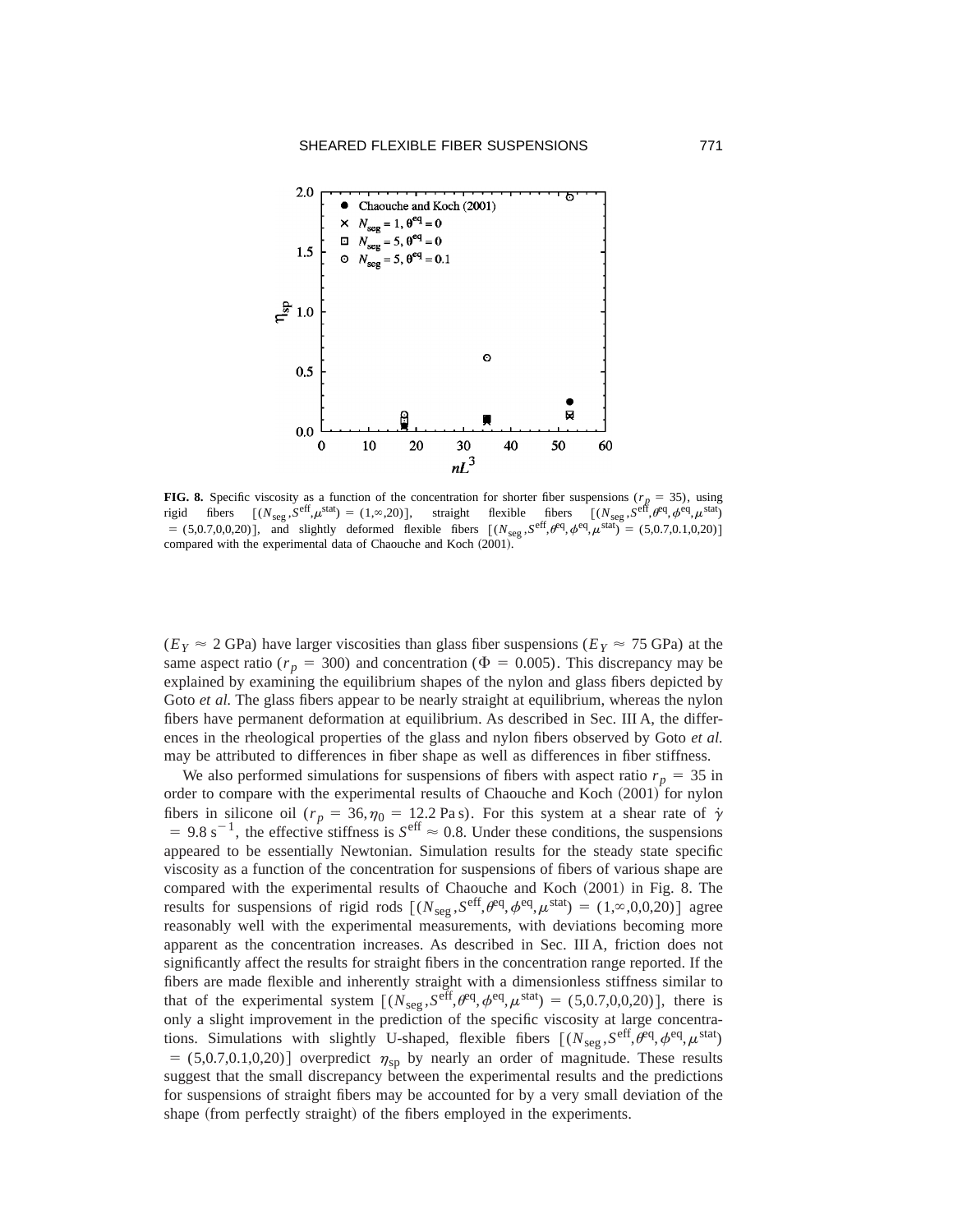## **C. Yield stress**

Fibers in suspension can form networks if the concentration is sufficiently large that each fiber experiences multiple contacts with other fibers. The networks exhibit mechanical strength and viscoelastic behavior [Wahren  $(1964)$ ; Thalén and Wahren  $(1964)$ ]. The network strength is controlled by the cohesive nature of the contact points. Kerekes *et al.* ~1985! proposed that the cohesive force that imparts strength to the network is caused by friction generated by normal forces at points of contact between elastically bent fibers. Bennington *et al.* (1990) derived an expression for the yield stress of a suspension of elastically interlocked fibers,

$$
\sigma_0 = \alpha \Phi^3,\tag{13}
$$

where  $\sigma_0$  is the yield stress and the coefficient  $\alpha$  is a function of the fiber's Young's modulus and aspect ratio. Bennington *et al.* measured the yield stress for a variety of suspensions of wood and synthetic fibers, and found that the yield stress scaled with the volume fraction as  $\sigma_0 \sim \Phi^{\beta}$  where  $\beta$  ranged from 2.5 to 3.5, in reasonable agreement with their model.

We performed simulations in simple shear flow to determine the yield stress of fiber suspensions at various volume fractions with  $(N_{\text{seg}}, r_p, \theta^{\text{eq}}, \phi^{\text{eq}}, \mu^{\text{stat}})$  $=$  (5,75,0.1,0,20). The stiffness was varied to obtain the dimensionless shear stress  $(\sigma_{zx}L^4/E_YI)$  as a function of the dimensionless shear rate (1/*S*eff  $\propto \dot{\gamma}$ ), which is plotted for different volume fractions in Fig.  $9(a)$ . The data exhibit roughly Bingham-like behavior, with the shear stress varying linearly with the shear rate and a nonzero intercept. The apparent dimensionless yield stress at each volume fraction was determined by fitting the data to a straight line and equating the intercept at  $1/S<sup>eff</sup> = 0$  to the dimensionless ~dynamic! yield stress. The yield stresses obtained in this manner are plotted as a function of volume fraction in Fig.  $9(b)$ . The simulated yield stress scales with the volume fraction as  $\sigma_0 \sim \Phi^{2.75\pm0.8}$ , and thus the exponent is in the same range as the values obtained experimentally by Bennington *et al.* (1990).

The predicted value of  $\alpha$  does not agree as well with that obtained experimentally. Using the parameter values for nylon fibers  $r_p \approx 76$ ,  $E_Y I \approx 3.5 \times 10^{-10}$  N m<sup>2</sup>, and *L*  $\approx$  3.45 mm [Bennington *et al.* (1990)], the simulations predict a value of  $\alpha \approx 6$  $\times 10^6$  N/m<sup>2</sup>, whereas Bennington *et al.* measured  $\alpha \approx 10^5$  N/m<sup>2</sup>. The discrepancy between the simulated and experimentally measured values of  $\alpha$  may be explained by a variety of effects. The fiber shapes and values of the coefficients of friction employed in the simulations certainly differ from those of the experimental systems and, as discussed in Sec. III A, we expect the stress to depend fairly sensitively on these parameter values. Unfortunately, the fiber shapes and coefficients of friction for the systems employed in the experiments were not reported.

The network model of Bennington *et al.* (1990) suggests that the yield stress should vary linearly with the fiber's Young's modulus. The same conclusion is obtained for the simulations reported here, since the yield stress scaled by the Young's modulus is obtained by extrapolating the dimensionless shear stress to  $1/S<sup>eff</sup> \rightarrow 0$ . The dimensionless yield stress is thus independent of the Young's modulus, and the dimensional yield stress varies linearly with the Young's modulus. Bennington *et al.*, however, did not observe this scaling in their experiments. This discrepancy may also be related to the fiber properties. Bennington *et al.* obtained results for different fiber Young's moduli by employing different types of wood and synthetic fibers. Inspection of the fiber images presented in their paper reveals that the fiber shapes varied, sometimes quite significantly, from one system to another. Thus the variation of yield stress from one system to another may be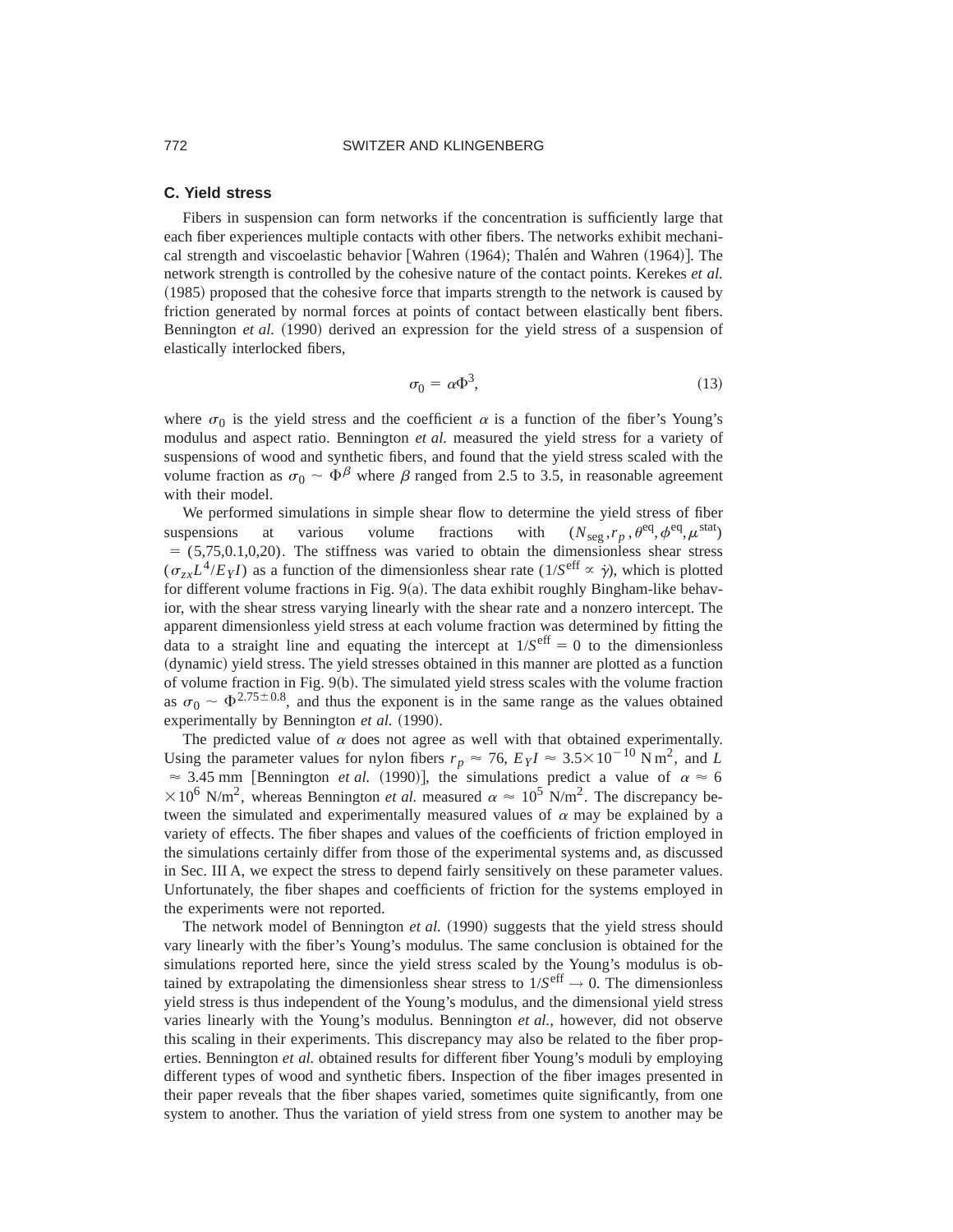

**FIG. 9.** (a) Shear stress ( $\sigma_{xz}$ ) as a function of the shear rate for simulations of fiber suspensions at different volume fractions, and (b) the extrapolated apparent yield stress ( $\sigma_0$ ) from (a) as a function of the volume fraction;  $(N_{\text{seg}}, r_p, \theta^{\text{eq}}, \phi^{\text{eq}}, \mu^{\text{stat}}) = (5,75,0.1,0,20).$ 

due to differences in fiber shape as well as to differences in Young's moduli, and thus the predicted scaling with stiffness alone is not expected to hold.

#### **D. Rheology in flocculated suspensions**

Under the appropriate conditions, fiber networks subjected to shear flow develop into a heterogeneous or flocculated state. Flocculation can occur when the fibers are sufficiently stiff and interact with a sufficiently large coefficient of friction, even in the absence of attractive interfiber forces [Schmid *et al.* (2000), Switzer (2002)]. Fibers within flocs are caught in elastically strained configurations due to fiber bending and friction forces at the contact points. A flocculated state in a simulated fiber suspension can be characterized by the pair distribution function,  $g(r)$ , where r is the separation between fiber centers of mass. Pair distribution functions for two fiber suspensions after shearing to steady state (strain  $\gamma = 1500$ ) are plotted in Fig. 10(a). The parameter values for the two simulations are the same  $[(N_{\text{seg}}, r_p, nL^3, S^{\text{eff}}, \theta^{\text{eq}}, \phi^{\text{eq}}) = (5,75,15,0.05,0.8,0.7)],$ except for the values of the coefficient of friction ( $\mu^{\text{stat}} = 1$  and 20). For  $\mu^{\text{stat}} = 1$ , fibers have an equal probability of having their centers of mass at any separation. This resulting suspension structure is homogeneous, as illustrated in Fig.  $10(c)$ . For sufficiently large values of  $\mu^{\text{stat}}$ , the suspension flocculates [Fig. 10(b)] and there is a high probability of finding the fiber centers of mass at small separations.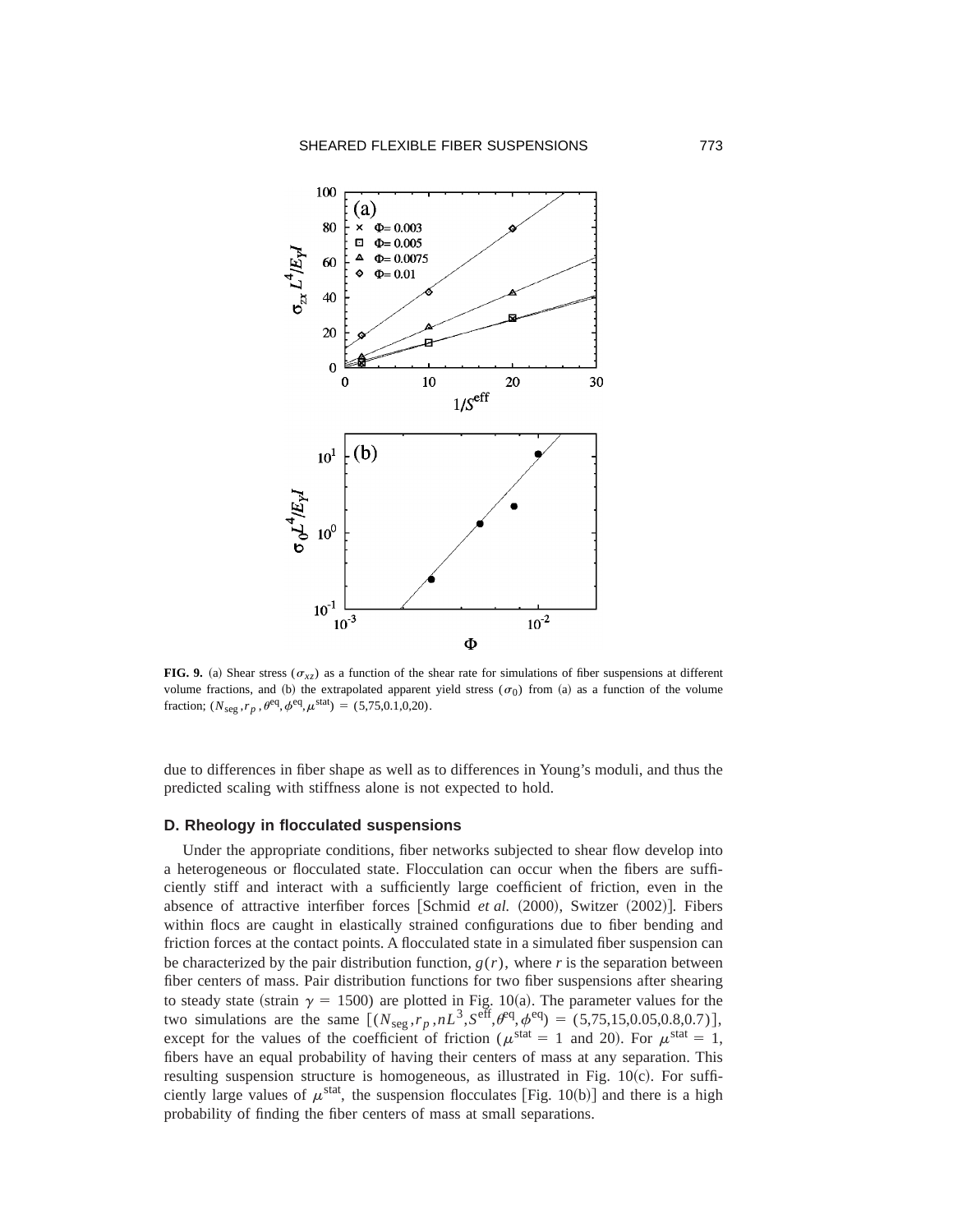

**FIG. 10.** Pair distribution function for the fiber centers of mass for a flocculated suspension ( $\mu$ <sup>stat</sup> = 20) and a homogeneous suspension ( $\mu^{\text{stat}} = 1$ ) after shearing for  $\gamma = 1500$ ; ( $N_{\text{seg}}$ , $r_p$ , $nL^3$ , $S^{\text{eff}}$ , $\theta^{\text{eq}}$ , $\phi^{\text{eq}}$ )  $=$  (5,75,15,0.05,0.1,0).

Flocculation changes the rheological properties of a suspension. Figure 11 shows the specific viscosity as a function of  $1/S<sup>eff</sup>$  ( $\propto \dot{\gamma}$ ) for fiber suspensions with the same concentration and aspect ratio ( $nL^3 = 15$  and  $r_p = 75$ ), but with different shapes and coefficients of friction. Results labeled  $(A)$  are for simulations with helical fibers  $[(\theta^{\text{eq}}, \phi^{\text{eq}}) = (0.8, 0.7)]$  with  $\mu^{\text{stat}} = 20$ , results labeled (B) are for simulations with the same helical fiber shape and  $\mu^{\text{stat}} = 1$ , and results labeled (C) are for runs with U-shaped fibers  $[(\theta^{\text{eq}},\phi^{\text{eq}}) = (0.1,0)]$  and  $\mu^{\text{stat}} = 20$ . Systems (B) and (C) remain homogeneous for all values of *S*eff. The specific viscosity exhibits a low shear rate plateau, with shear thinning behavior as  $1/S^{\text{eff}}$  increases. The value of  $\eta_{sp}$  at small values of  $1/S^{\text{eff}}$  is larger for system  $(B)$  than for system  $(C)$ , because the fiber equilibrium shapes in system  $(B)$ deviate more from perfectly straight. Thus, fiber segments in system (B) are never all



FIG. 11. Specific viscosity vs the reciprocal of the stiffness for suspensions of equivalent concentration  $(nL^3 = 15)$  and aspect ratio ( $r_p = 75$ ) in which (A) flocculates and (B) and (C) remain homogeneous: (A)  $(\theta^{\text{eq}},\phi^{\text{eq}},\mu^{\text{stat}}) = (0.8,0.7,20);$   $(B) (\theta^{\text{eq}},\phi^{\text{eq}},\mu^{\text{stat}}) = (0.8,0.7,1);$  (C)  $(\theta^{\text{eq}},\phi^{\text{eq}},\mu^{\text{stat}}) = (0.1,0,20).$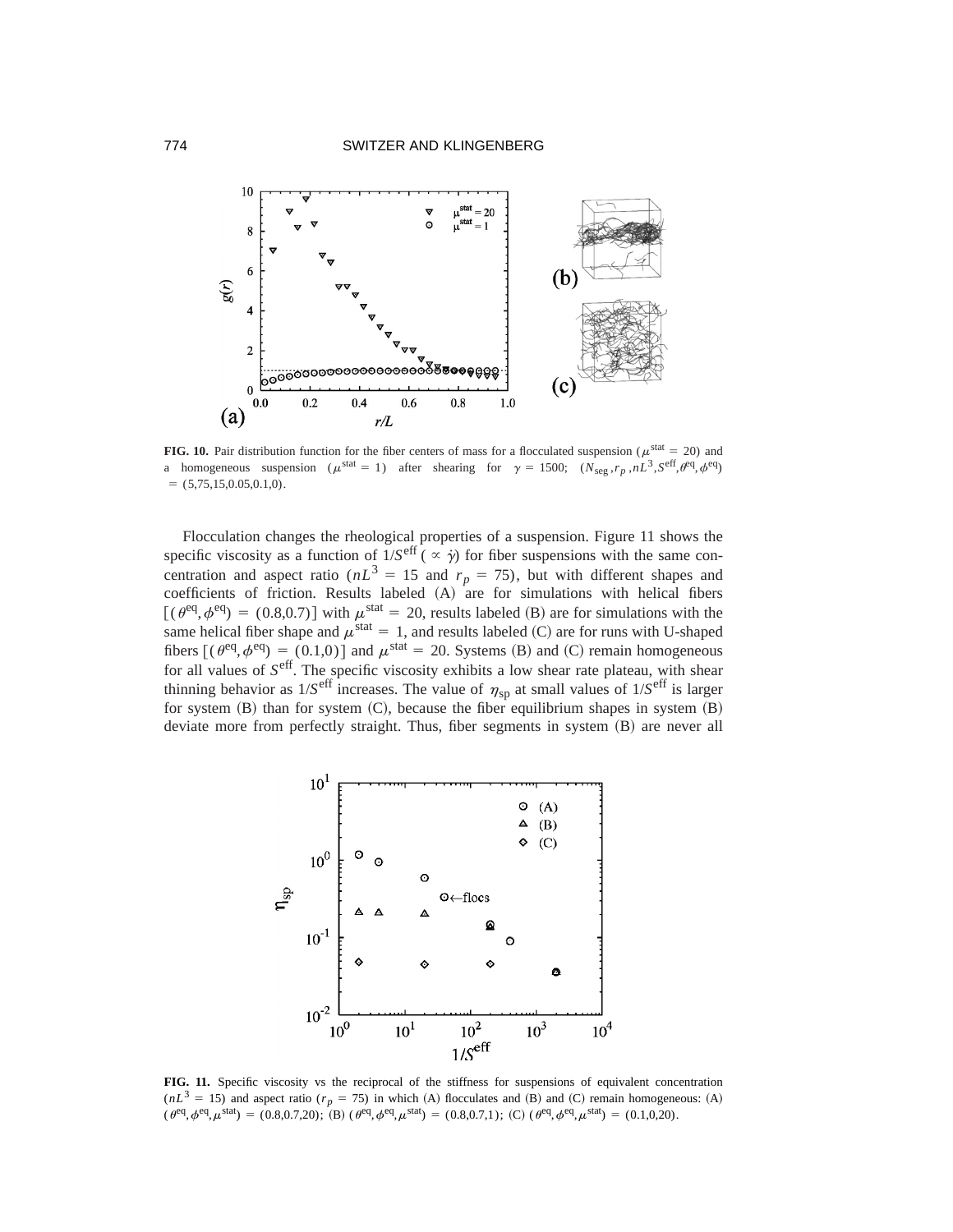aligned with the flow direction, which leads to a larger hydrodynamic contribution to stress compared to the slightly deformed fibers in system  $(C)$  which can approximately align with the direction of flow. The helical fibers also experience more interfiber contacts, further increasing the stress.

System  $(A)$  remains homogeneous at large values of  $1/S<sup>eff</sup>$  (high shear rates), but for  $1/S^{\text{eff}} \leq 400$  the suspension flocculates at steady state [following Schmid *et al.* (2000), we define a suspension as flocculated when  $g(r = 0.01L) \ge 3$ . Shear thinning behavior is observed over the entire range of 1/*S*eff. The specific viscosity is also much larger in the flocculated state at small values of 1/*S*eff because there are many frictional contacts that give the network mechanical strength. Chen  $et$  al.  $(2002)$  observed large jumps in the shear stress for wood and nylon fiber suspensions when they flocculated at small shear rates. The simulation results depicted in Fig. 11 do not exhibit large jumps in shear stress over the range of dimensionless shear rates investigated, but may do so at smaller shear rates.

At large values of  $1/S^{\text{eff}}$ , all of the systems described in Fig. 11 approach the same value for  $\eta_{\rm sn}$ , where the suspension structures are homogeneous. This is consistent with the results of Chen et al. (2002) in which they observed that suspensions dispersed from a flocculated state as the shear rate increased. Goto *et al.* (1986) also reported that fibers of various Young's moduli and shape tended to approach the same viscosity at high shear rates (for equivalent concentrations), where the suspensions behaved essentially like Newtonian fluids. This is consistent with the simulation results reported here, and corresponds to a limiting state where viscous forces dominate over fiber elasticity and interfiber forces.

#### **IV. CONCLUSIONS**

We have employed particle-level simulations to probe the effects of various features of flexible fibers and their interactions on the rheology of fiber suspensions in simple shear flow. The fibers are modeled as linked, rigid spherocylinders connected by ball and socket joints. The fiber segments are acted upon by short-range repulsive forces and interfiber static friction, but hydrodynamic interactions are ignored. Since we were primarily interested in situations where there are significant numbers of interfiber contacts, hydrodynamic interactions are likely of secondary importance [Sundararajakumar and Koch  $(1997)$ ; Harlen *et al.*  $(1999)$ ]. Comparisons with previous simulations and experiments show reasonable agreement.

The viscosity of fiber suspensions is influenced strongly by the particle shape and interfiber friction. Relatively small deviations in particle shape from perfectly straight can have  $O(1)$  effects on the specific viscosity. Interfiber friction impacts the viscosity more for suspensions of nonstraight fibers than for suspensions of straight fibers. These results suggest that these features should be quantified in experimental studies.

Fiber flexibility results in shear thinning behavior. This is caused by competition between between hydrodynamic forces (which attempt to deform the fibers) and fiber elasticity (which attempts to retain the equilibrium fiber shape), characterized by a dimensionless effective stiffness,  $S^{\text{eff}} = E_Y I/\eta_0 \gamma L^4$ , where  $E_Y$  is the Young's modulus of the fiber material, *I* is the cross-sectional area moment,  $\eta_0$  is the suspending fluid viscosity,  $\dot{\gamma}$  is the shear rate, and *L* is the fiber length;  $1/S<sup>eff</sup>$  can be interpreted as a dimensionless shear rate. Shear thinning proceeds from a low shear rate plateau to a shape-independent high shear rate limit. The height of the low shear rate plateau depends on the fiber shape and the coefficient of friction.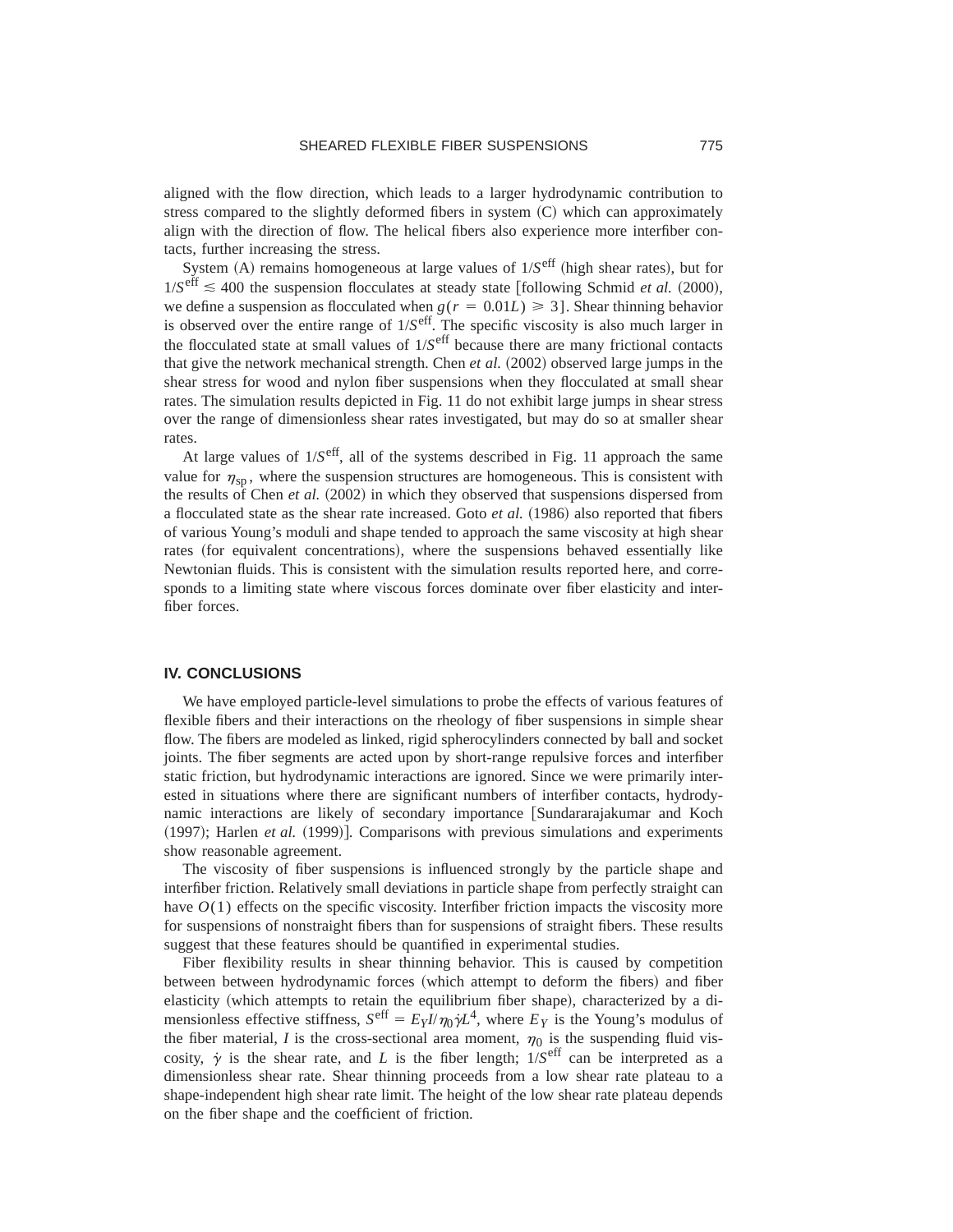## 776 SWITZER AND KLINGENBERG

The behavior predicted at large shear rates is expected to be only qualitative, since deviations of the bending and twisting angles from their equilibrium values can become sufficiently large such that the Hookean model for bending and twisting torque in the hinges is suspect (e.g., in the most extreme case,  $\langle \theta - \theta^{\text{eq}} \rangle = 0.086$  for the simulations with  $\eta_0 \dot{\gamma}/E_Y = 3 \times 10^{-7}$ ,  $r_p = 150$  in Fig. 7). Furthermore, one would expect that fibers composed of relatively few rigid segments could not accurately represent the precise shapes exhibited by real fibers at large values of 1/*S*eff.

Suspensions that flocculate show shear thinning over wider ranges of shear rates. However, the high shear rate behavior of these systems is the same as that of suspensions that do not flocculate (at the same volume fraction). Results for the concentration dependence of the apparent yield stress agree reasonably well with experiments. The effects of fiber shape and friction make quantitative comparison with existing experimental data difficult.

#### **ACKNOWLEDGMENT**

This research was supported in part by the USDA NRI Competitive Grants Program (Award No. 2001-35103-09933).

# **APPENDIX**

Here we investigate the error associated with neglecting hydrodynamic interactions between segments within a fiber by comparing the Jeffery orbit periods of straight, rigid cylinders in simple shear flow predicted from the model employed in this article with that predicted by  $Cox (1971)$ .

Cox (1971) employed theoretical analysis and comparison with experiments to obtain the Jeffery orbit period of straight, rigid cylinders in shear flow,

$$
T = \frac{2\pi}{\dot{\gamma}} \left( r_e + \frac{1}{r_e} \right),\tag{A1}
$$

where the equivalent aspect ratio of the cylinder is given by

$$
r_e = 1.24 \frac{r_p}{\sqrt{\ln r_p}}.\tag{A2}
$$

These equations reproduced well experimental data reported by Anczurowski and Mason  $(1968).$ 

Results for the orbit periods of straight, isolated fibers composed of linked spherocylinders predicted by the simulations in which hydrodynamic interactions between segments are ignored are compared with the results of  $Cox (1971)$  in Fig. 12, where the dimensionless period  $T\dot{\gamma}$  is plotted as a function of  $N_{\text{seg}}$  for different overall fiber aspect ratios  $r_p$ . The simulations were performed for sufficiently large values of  $S<sup>eff</sup>$  such that the orbit periods did not vary with further increases in *S*eff. The solid lines in Fig. 12 represent the results given by  $Cox (1971)$ .

The results presented in Fig. 12 illustrate fair agreement between the simulation model and theory, at least for the range of parameters explored. Most simulations reported in this article employ  $r_p = 75$ ,  $N_{\text{seg}} = 5$ , for which the error in the orbit period is 0.5%. The error increases with an increase in  $r_p$ , and reaches 11% for  $r_p = 150$ ,  $N_{seg} = 5$ . This suggests that ignoring hydrodynamic interactions between segments does not have a significant impact on fiber dynamics. In principle, the equivalent aspect ratio of a seg-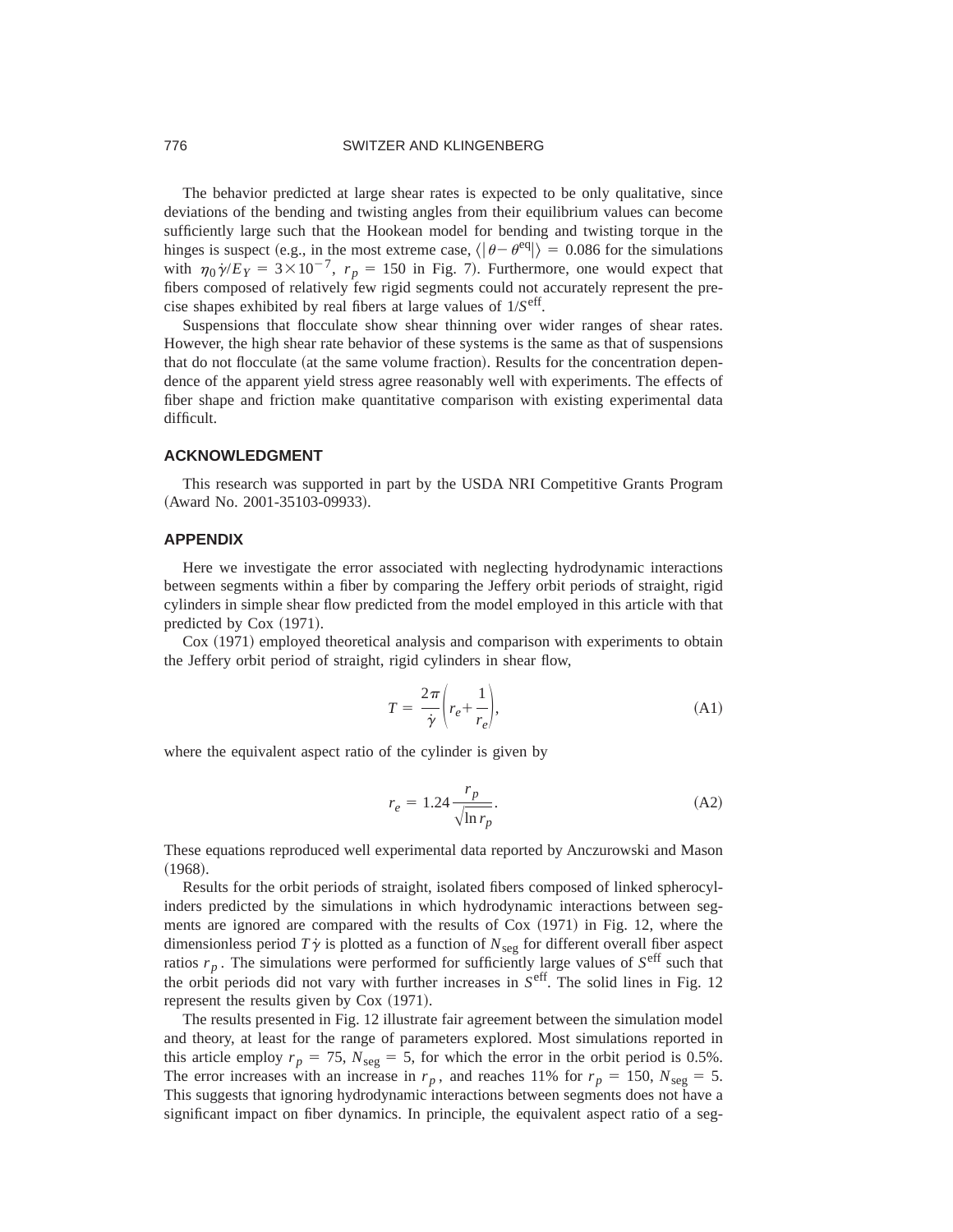

**FIG. 12.** Dimensionless orbit period as a function the number of segments for straight, rigid fibers in simple shear flow. The symbols represent predictions from the simulations in which hydrodynamic interactions between segments are ignored, and the lines represent results given by Cox (1971).

ment,  $r_{e_s}$ , could be adjusted to provide exact agreement, but this does not seem warranted given the other approximations employed  $(e.g.,$  replacing a flexible fiber with linked, rigid segments).

### **References**

- Allen, M. P., and D. J. Tildesley, *Computer Simulation of Liquids* (Oxford Science, Oxford, 1991).
- Anczurowski, E., and S. G. Mason, ''Particle motions in sheared suspensions. XXIV. Rotation of rigid spheroids and cylinders," Trans. Soc. Rheol. 12, 209-215 (1968).
- Batchelor, G. K., ''Slender-body theory for particles of arbitrary cross-section in Stokes flow,'' J. Fluid Mech. 44, 419-440 (1970a).
- Batchelor, G. K., ''The stress system in a suspension of force-free particles,'' J. Fluid Mech. **41**, 545–570  $(1970b).$
- Bennington, C. P. J., R. J. Kerekes, and J. R. Grace, ''The yield stress of fibre suspensions,'' Can. J. Chem. Eng. 68, 748-757 (1990).
- Bossis, G., and J. F. Brady, ''Self-diffusion of Brownian particles in concentrated suspensions under shear,'' J. Chem. Phys. 9, 5437-5448 (1987).
- Chaouche, M., and D. L. Koch, ''Rheology of non-Brownian rigid fiber suspensions with adhesive contacts,'' J. Rheol. 45, 369-382 (2001).
- Chen, B., D. Tatsumi, and T. Matsumoto, ''Floc structure and flow properties of pulp fiber suspensions,'' J. Soc. Rheol., Jpn. 30, 19-25 (2002).
- Claeys, I. L., and J. F. Brady, ''Suspensions of prolate spheroids in Stokes flow. Part 1. Dynamics of a finite number of particles in an unbounded fluid," J. Fluid Mech. 251, 411-442 (1993a).
- Claeys, I. L., and J. F. Brady, ''Suspensions of prolate spheroids in Stokes flow. Part 2. Statistically homogeneous dispersions," J. Fluid Mech. 251, 443-477 (1993b).
- Cox, R. G., ''The motion of long slender bodies in a viscous fluid. Part 2. Shear flow,'' J. Fluid Mech. **45**,  $625-657$   $(1971)$ .
- Fan, X. J., N. Phan-Thien, and R. Zheng, ''A direct simulation of fibre suspensions,'' J. Non-Newtonian Fluid Mech. 74, 113-135 (1998).
- Goto, S., H. Nagazono, and H. Kato, ''The flow behavior of fiber suspensions in Newtonian fluids and polymer solutions. I. Mechanical properties," Rheol. Acta 25, 119-129 (1986).